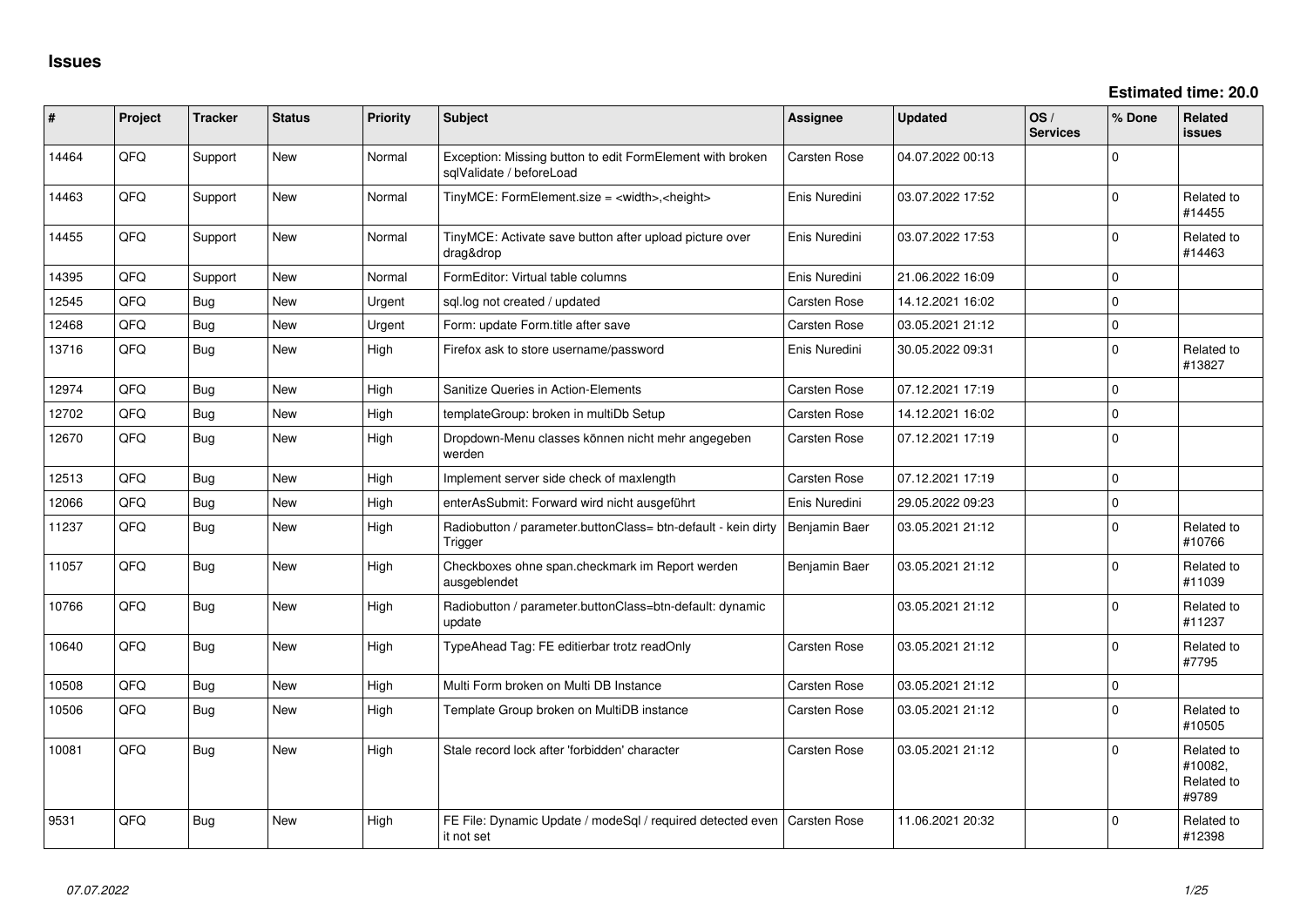| #     | Project | <b>Tracker</b> | <b>Status</b> | <b>Priority</b> | <b>Subject</b>                                                                           | Assignee            | <b>Updated</b>   | OS/<br><b>Services</b> | % Done      | <b>Related</b><br><b>issues</b>              |
|-------|---------|----------------|---------------|-----------------|------------------------------------------------------------------------------------------|---------------------|------------------|------------------------|-------------|----------------------------------------------|
| 9347  | QFQ     | <b>Bug</b>     | New           | High            | FE.type=upload with dynamic show/hidden: required not<br>detected                        | Carsten Rose        | 12.06.2021 10:40 |                        | $\Omega$    | Related to<br>#5305,<br>Related to<br>#12398 |
| 8891  | QFQ     | <b>Bug</b>     | <b>New</b>    | High            | formSubmitLog: do not log passwords                                                      | Enis Nuredini       | 25.03.2022 09:06 |                        | $\Omega$    |                                              |
| 8668  | QFQ     | Bug            | <b>New</b>    | High            | Pill disabled: dyamic mode 'hidden' not respected - FE is still<br>required              | <b>Carsten Rose</b> | 03.05.2021 21:14 |                        | $\Omega$    |                                              |
| 8431  | QFQ     | Bug            | New           | High            | autocron.php with wrong path                                                             | Carsten Rose        | 03.05.2021 21:14 |                        | $\mathbf 0$ |                                              |
| 8083  | QFQ     | Bug            | <b>New</b>    | High            | FormEditor: primary table list does not respect<br>'indexDb={{indexData:Y}}'             | <b>Carsten Rose</b> | 03.05.2021 21:14 |                        | $\Omega$    | Has duplicate<br>#6678                       |
| 7899  | QFQ     | Bug            | <b>New</b>    | High            | Fe.type=password / retype / required: always complain about<br>missing value             | Carsten Rose        | 03.05.2021 21:14 |                        | $\Omega$    |                                              |
| 7650  | QFQ     | Bug            | <b>New</b>    | High            | Optional do not show 'required' sign on FormElement                                      | Carsten Rose        | 03.05.2021 21:14 |                        | $\mathbf 0$ |                                              |
| 5459  | QFQ     | <b>Bug</b>     | New           | High            | Multi DB: spread system tables between 'QFQ' and<br>'Data'-DB                            | <b>Carsten Rose</b> | 03.05.2021 21:14 |                        | $\Omega$    | Related to<br>#4720                          |
| 5221  | QFQ     | Bug            | <b>New</b>    | High            | Download Dialog: Bleibt stehen in FF wenn Datei<br>automatisch gespeichert wird.         | <b>Carsten Rose</b> | 03.05.2021 21:14 |                        | $\Omega$    |                                              |
| 14377 | QFQ     | Bug            | <b>New</b>    | Normal          | Documentation > General Tips: white page after migration                                 | Enis Nuredini       | 19.06.2022 16:37 |                        | $\mathbf 0$ |                                              |
| 14322 | QFQ     | <b>Bug</b>     | <b>New</b>    | Normal          | Form Load: by default no scroll (save & close should be<br>visible)                      | Enis Nuredini       | 15.06.2022 14:12 |                        | $\Omega$    | Related to<br>#14321,<br>Related to<br>#6232 |
| 14305 | QFQ     | Bug            | <b>New</b>    | Normal          | Inline Report editing does not create history entries                                    | Carsten Rose        | 10.06.2022 11:55 |                        | $\Omega$    |                                              |
| 14304 | QFQ     | <b>Bug</b>     | New           | Normal          | table sorter view safer does not work                                                    | Carsten Rose        | 10.06.2022 11:49 |                        | $\Omega$    |                                              |
| 14233 | QFQ     | Bug            | <b>New</b>    | Normal          | AS _link: question - HTML is not rendered                                                | Carsten Rose        | 28.05.2022 11:02 |                        | $\Omega$    |                                              |
| 14091 | QFQ     | Bug            | <b>New</b>    | Normal          | inconsistent template path for twig                                                      | Carsten Rose        | 19.04.2022 18:36 |                        | $\Omega$    |                                              |
| 14077 | QFQ     | Bug            | New           | Normal          | As _link: Attribute 'class' missing by r:1 and r:3 - but should<br>set                   | Carsten Rose        | 28.05.2022 11:02 |                        | $\Omega$    | Related to<br>#5342,<br>Related to<br>#4343  |
| 13706 | QFQ     | <b>Bug</b>     | <b>New</b>    | Normal          | Wrong CheckType in FieldElement LastStatus of Form Cron                                  | Carsten Rose        | 21.01.2022 18:20 |                        | $\Omega$    |                                              |
| 13659 | QFQ     | Bug            | <b>New</b>    | Normal          | wrong sanitize class applied to R-store                                                  | <b>Carsten Rose</b> | 15.01.2022 14:23 |                        | $\Omega$    |                                              |
| 13647 | QFQ     | <b>Bug</b>     | New           | Normal          | Autofocus funktioniert nicht auf Chrome                                                  | Benjamin Baer       | 19.03.2022 17:44 |                        | $\mathbf 0$ |                                              |
| 13592 | QFQ     | <b>Bug</b>     | New           | Normal          | QFQ Build Queue: das vergeben von Tags klappt nicht. Es<br>werden keine Releases gebaut. | Carsten Rose        | 19.03.2022 17:45 |                        | $\Omega$    |                                              |
| 13528 | QFQ     | <b>Bug</b>     | New           | Normal          | qfq.io > releases: es wird kein neues Release angelegt                                   | Benjamin Baer       | 19.03.2022 17:46 |                        | $\mathbf 0$ |                                              |
| 13460 | QFQ     | <b>Bug</b>     | New           | Normal          | Doc: Password set/reset  password should not processed<br>with 'html encode'             | <b>Carsten Rose</b> | 19.03.2022 17:46 |                        | 0           |                                              |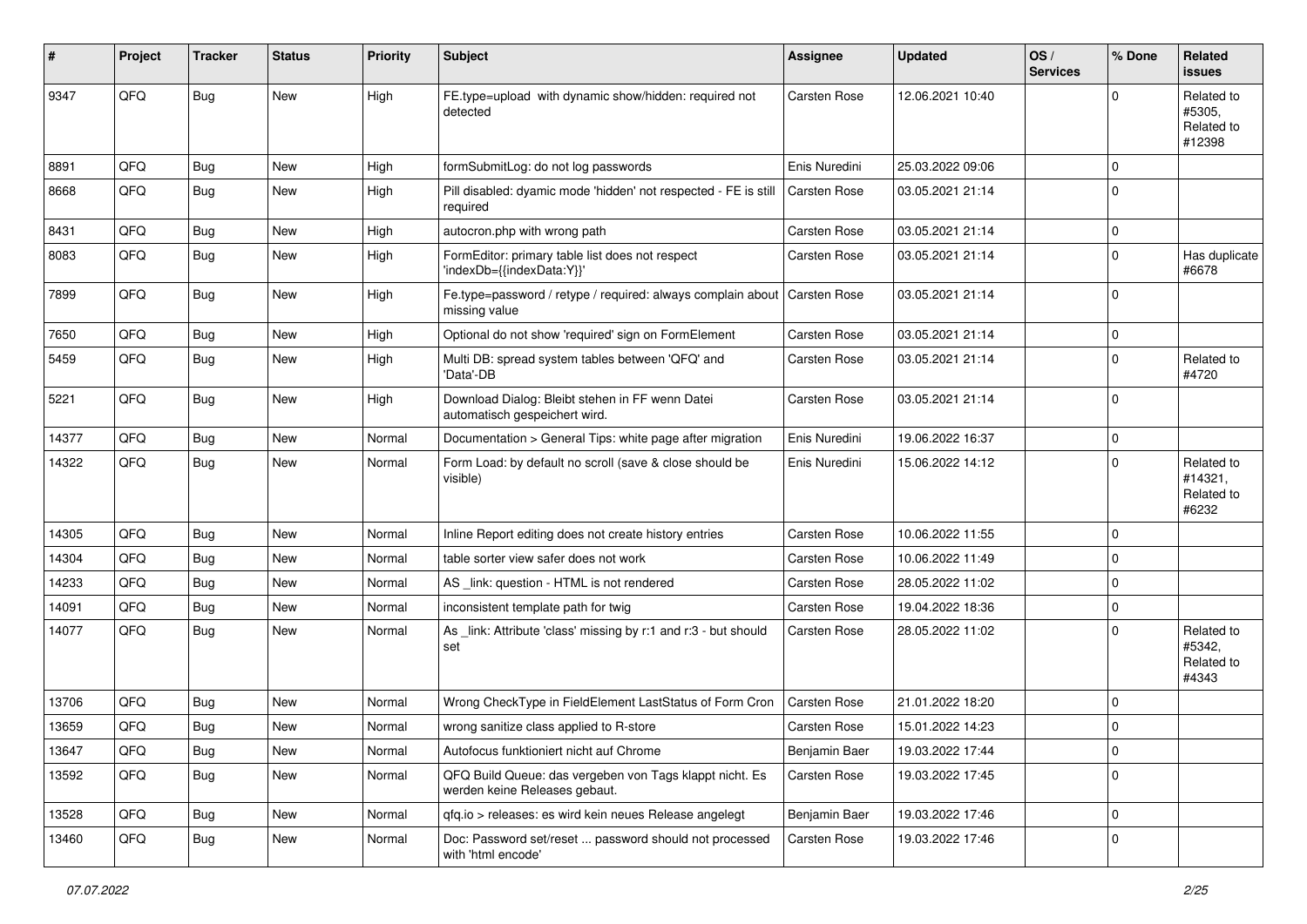| #     | Project | Tracker    | <b>Status</b> | <b>Priority</b> | Subject                                                                                                                                             | <b>Assignee</b>     | <b>Updated</b>   | OS/<br><b>Services</b> | % Done      | Related<br><b>issues</b>                                             |
|-------|---------|------------|---------------|-----------------|-----------------------------------------------------------------------------------------------------------------------------------------------------|---------------------|------------------|------------------------|-------------|----------------------------------------------------------------------|
| 13451 | QFQ     | <b>Bug</b> | <b>New</b>    | Normal          | Character Counter / Max Character: Problem in Safari                                                                                                | <b>Carsten Rose</b> | 15.04.2022 17:18 |                        | $\mathbf 0$ |                                                                      |
| 13332 | QFQ     | <b>Bug</b> | New           | Normal          | Multi Form: Required Felder werden visuell nicht markiert.                                                                                          | <b>Carsten Rose</b> | 19.03.2022 17:47 |                        | $\mathbf 0$ |                                                                      |
| 13331 | QFQ     | <b>Bug</b> | New           | Normal          | Multi Form: Clear Icon misplaced                                                                                                                    | <b>Carsten Rose</b> | 19.03.2022 17:47 |                        | $\mathbf 0$ |                                                                      |
| 12989 | QFQ     | <b>Bug</b> | New           | Normal          | empty string does not trigger dynamic update                                                                                                        | Enis Nuredini       | 28.05.2022 11:09 |                        | $\mathbf 0$ |                                                                      |
| 12716 | QFQ     | <b>Bug</b> | New           | Normal          | template group: Pattern only applied to first instance                                                                                              | <b>Carsten Rose</b> | 19.03.2022 17:47 |                        | $\mathbf 0$ |                                                                      |
| 12714 | QFQ     | <b>Bug</b> | <b>New</b>    | Normal          | Conversion of GIF to PDF broken when GIF contains Alpha.                                                                                            | <b>Carsten Rose</b> | 19.03.2022 17:49 |                        | $\mathbf 0$ |                                                                      |
| 12581 | QFQ     | Bug        | New           | Normal          | Form forward=close: Record 'new' in new browser tab ><br>save (& close) >> Form is not reloaded with new created<br>record id and stays in mode=new | <b>Carsten Rose</b> | 19.03.2022 17:48 |                        | $\mathbf 0$ |                                                                      |
| 12520 | QFQ     | <b>Bug</b> | New           | Normal          | Switch FE User: still active even FE User session expired                                                                                           | <b>Carsten Rose</b> | 19.03.2022 17:48 |                        | $\mathbf 0$ |                                                                      |
| 12512 | QFQ     | <b>Bug</b> | New           | Normal          | Some MySQL Installation can't use 'stored procedures'                                                                                               | <b>Carsten Rose</b> | 19.03.2022 17:48 |                        | $\Omega$    |                                                                      |
| 12327 | QFQ     | <b>Bug</b> | <b>New</b>    | Normal          | Copy to clipboard: Glyphicon can not be changed                                                                                                     | <b>Carsten Rose</b> | 27.12.2021 17:59 |                        | $\mathbf 0$ |                                                                      |
| 12187 | QFQ     | <b>Bug</b> | New           | Normal          | Trigger FormAsFile() via Report: probably problem with multi<br>DB setup                                                                            | <b>Carsten Rose</b> | 20.03.2021 21:20 |                        | $\mathbf 0$ |                                                                      |
| 12133 | QFQ     | <b>Bug</b> | New           | Normal          | NPM, phpSpreadSheet aktualisieren                                                                                                                   | <b>Carsten Rose</b> | 15.03.2021 09:04 |                        | $\mathbf 0$ |                                                                      |
| 12045 | QFQ     | Bug        | New           | Normal          | templateGroup afterSave FE: Aufruf ohne<br>sqlHonorFormElements funktioniert nicht                                                                  | <b>Carsten Rose</b> | 18.02.2021 16:33 |                        | $\mathbf 0$ |                                                                      |
| 12040 | QFQ     | <b>Bug</b> | New           | Normal          | FE Mode 'hidden' für zwei FEs auf einer Zeile                                                                                                       | <b>Carsten Rose</b> | 18.02.2021 10:13 |                        | $\mathbf 0$ |                                                                      |
| 11752 | QFQ     | Bug        | New           | Normal          | checkbox renders multiple input elements with same name                                                                                             | <b>Carsten Rose</b> | 17.12.2020 14:58 |                        | $\mathbf 0$ | Related to<br>#11750                                                 |
| 11715 | QFQ     | Bug        | <b>New</b>    | Normal          | acceptZeroAsRequired and requiredOffButMark do not<br>coincide                                                                                      |                     | 08.12.2020 12:13 |                        | $\mathbf 0$ |                                                                      |
| 11695 | QFQ     | <b>Bug</b> | <b>New</b>    | Normal          | MultiForm required FE Error                                                                                                                         | <b>Carsten Rose</b> | 04.12.2020 13:34 |                        | $\mathbf 0$ |                                                                      |
| 11668 | QFQ     | <b>Bug</b> | New           | Normal          | Play function.sql - problem with mysql                                                                                                              | Carsten Rose        | 03.05.2021 20:48 |                        | $\mathbf 0$ |                                                                      |
| 11667 | QFQ     | <b>Bug</b> | <b>New</b>    | Normal          | MySQL mariadb-server-10.3: Incorrect datetime value                                                                                                 | <b>Carsten Rose</b> | 03.05.2021 20:48 |                        | $\mathbf 0$ |                                                                      |
| 11522 | QFQ     | <b>Bug</b> | New           | Normal          | Aus/Einblenden von Reitern                                                                                                                          |                     | 13.11.2020 14:58 |                        | $\mathbf 0$ |                                                                      |
| 11239 | QFQ     | Bug        | New           | Normal          | Radiobutton (plain): horizontales Rendern abhängig vom<br>Datentyp in der Datenbank                                                                 | <b>Carsten Rose</b> | 30.09.2020 18:37 |                        | $\mathbf 0$ |                                                                      |
| 10937 | QFQ     | Bug        | New           | Normal          | Fehler mit abhängigen Select- Feldern beim Positionieren                                                                                            | Carsten Rose        | 12.11.2020 23:45 |                        | $\mathbf 0$ |                                                                      |
| 10890 | QFQ     | <b>Bug</b> | New           | Normal          | AutoCron hangs                                                                                                                                      |                     | 20.07.2020 13:56 |                        | $\pmb{0}$   |                                                                      |
| 10759 | QFQ     | Bug        | New           | Normal          | emptyMeansNull - Feld falsch aktualisiert                                                                                                           |                     | 12.11.2020 23:45 |                        | $\mathbf 0$ |                                                                      |
| 10704 | QFQ     | Bug        | New           | Normal          | wkhtml problem rendering fullCalendar.js / fabric.js >><br>successor: puppeteer                                                                     | Carsten Rose        | 12.11.2020 23:45 |                        | $\mathbf 0$ | Related to<br>#5024,<br>Related to<br>#4650,<br>Related to<br>#10715 |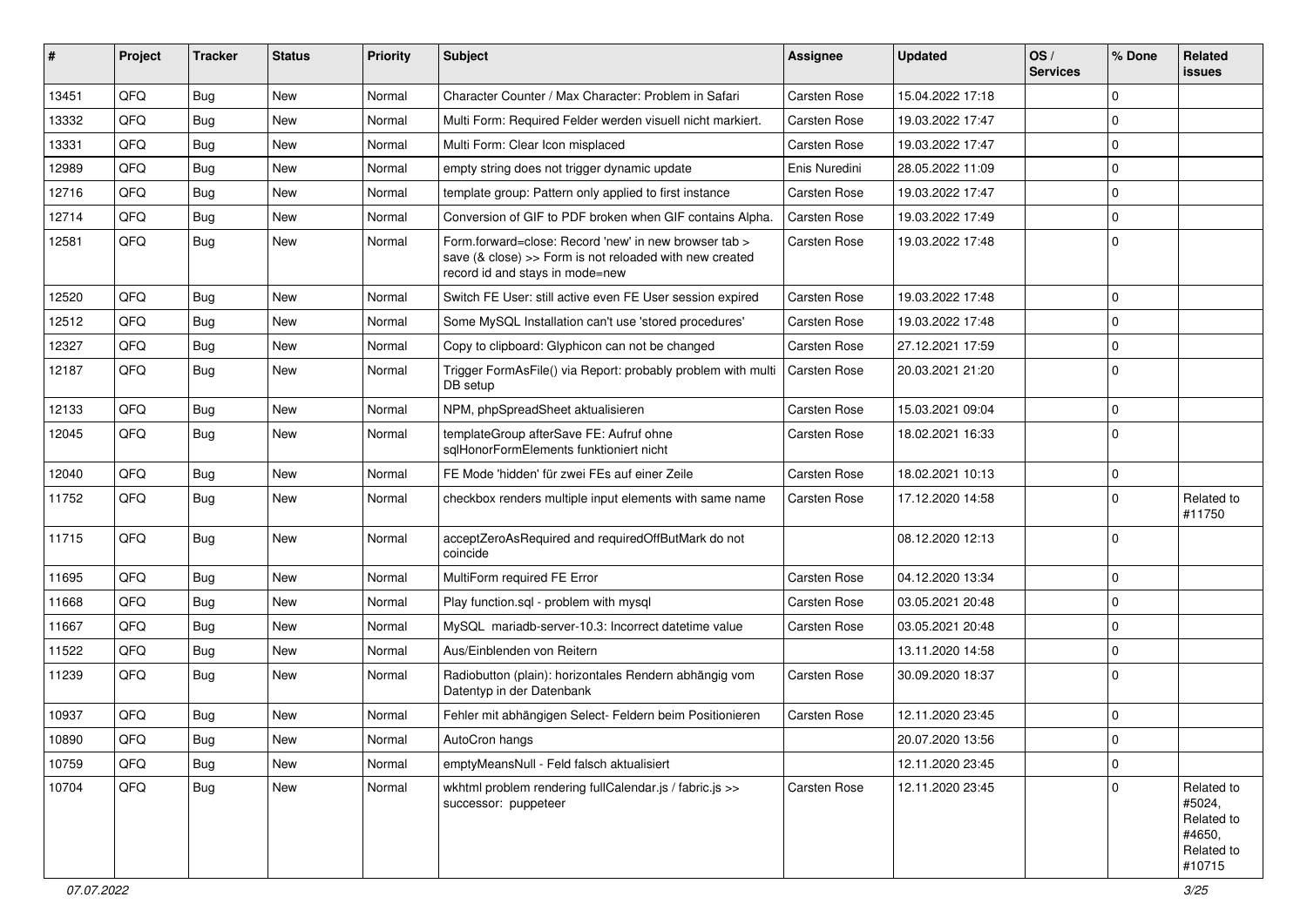| #     | Project | <b>Tracker</b> | <b>Status</b> | <b>Priority</b> | <b>Subject</b>                                                                                        | Assignee     | <b>Updated</b>   | OS/<br><b>Services</b> | % Done      | <b>Related</b><br><b>issues</b> |
|-------|---------|----------------|---------------|-----------------|-------------------------------------------------------------------------------------------------------|--------------|------------------|------------------------|-------------|---------------------------------|
| 10658 | QFQ     | <b>Bug</b>     | <b>New</b>    | Normal          | processReadOnly broken                                                                                | Carsten Rose | 27.05.2020 17:55 |                        | $\Omega$    |                                 |
| 10588 | QFQ     | Bug            | <b>New</b>    | Normal          | typeahed Tag: Doku anpassen                                                                           | Carsten Rose | 12.11.2020 23:45 |                        | $\Omega$    |                                 |
| 10324 | QFQ     | Bug            | New           | Normal          | Excel Export mit Template funktioniert nur, wenn Template<br>vor uid kommt                            |              | 30.03.2020 11:20 |                        | $\Omega$    | Related to<br>#10257            |
| 10322 | QFQ     | <b>Bug</b>     | <b>New</b>    | Normal          | FormElement / Radio: missing column 'enum' >> FE not<br>reported                                      | Carsten Rose | 07.05.2020 09:37 |                        | $\Omega$    |                                 |
| 10082 | QFQ     | Bug            | New           | Normal          | FE.type=SELECT - 'sanatize' Class                                                                     | Carsten Rose | 07.05.2020 09:36 |                        | $\Omega$    | Related to<br>#10081            |
| 9855  | QFQ     | <b>Bug</b>     | <b>New</b>    | Normal          | <b>Required Check</b>                                                                                 |              | 01.02.2020 15:56 |                        | $\Omega$    |                                 |
| 9783  | QFQ     | Bug            | <b>New</b>    | Normal          | Email with special characters                                                                         | Carsten Rose | 01.02.2020 23:22 |                        | $\mathbf 0$ |                                 |
| 9773  | QFQ     | <b>Bug</b>     | <b>New</b>    | Normal          | form.parameter.formModeGlobal=requiredOff                                                             | Carsten Rose | 01.02.2020 15:56 |                        | $\Omega$    |                                 |
| 9533  | QFQ     | Bug            | New           | Normal          | FE.type=upload: Check in 'beforeSave' if upload is given                                              | Carsten Rose | 01.02.2020 23:22 |                        | $\Omega$    | Related to<br>#11523            |
| 9317  | QFQ     | Bug            | <b>New</b>    | Normal          | FE.type=note: with dynamic show/hidden an empty label<br>causes trouble                               | Carsten Rose | 01.02.2020 23:22 |                        | $\mathbf 0$ |                                 |
| 9275  | QFQ     | <b>Bug</b>     | New           | Normal          | autcron: t3 page, which takes to long to respond, is not<br>reported properly                         | Carsten Rose | 01.02.2020 23:22 |                        | 100         |                                 |
| 9177  | QFQ     | Bug            | New           | Normal          | Bug? QFQ tries to save an action FE, which has real<br>existing column name                           | Carsten Rose | 01.02.2020 23:22 |                        | $\Omega$    |                                 |
| 9127  | QFQ     | <b>Bug</b>     | New           | Normal          | Error Message: change 'roll over' color - text not readable                                           | Carsten Rose | 01.02.2020 23:22 |                        | $\Omega$    |                                 |
| 9077  | QFQ     | Bug            | New           | Normal          | typeAheadSql: report broken SQL                                                                       | Carsten Rose | 29.06.2022 22:35 |                        | $\Omega$    | Related to<br>#4018             |
| 9013  | QFQ     | <b>Bug</b>     | <b>New</b>    | Normal          | Error in Twig template not handled                                                                    | Carsten Rose | 20.10.2021 13:43 |                        | $\Omega$    |                                 |
| 8049  | QFQ     | <b>Bug</b>     | <b>New</b>    | Normal          | FE.type=note, column 'value': text moves some pixel to top<br>after save                              | Carsten Rose | 01.02.2020 23:22 |                        | $\Omega$    |                                 |
| 7890  | QFQ     | <b>Bug</b>     | New           | Normal          | FormElement 'required': extraButtonInfo not aligned                                                   | Carsten Rose | 11.06.2021 21:17 |                        | $\Omega$    | Related to<br>#11517            |
| 7795  | QFQ     | Bug            | <b>New</b>    | Normal          | Readonly Form: Typeahead-Felder                                                                       | Carsten Rose | 01.02.2020 23:22 |                        | $\Omega$    | Related to<br>#10640            |
| 7685  | QFQ     | Bug            | <b>New</b>    | Normal          | Open FormElement from QFQ error message and save<br>modified record: error about missing {{formId:F}} | Carsten Rose | 01.02.2020 23:22 |                        | $\Omega$    |                                 |
| 7574  | QFQ     | <b>Bug</b>     | New           | Normal          | Substitute error: form element not reported / dont parse<br>Form.note                                 | Carsten Rose | 01.02.2020 23:21 |                        | 0           |                                 |
| 7547  | QFQ     | Bug            | New           | Normal          | Error Message in afterSave: wrong parameter column<br>reported                                        | Carsten Rose | 01.02.2020 23:22 |                        | $\mathbf 0$ |                                 |
| 7524  | QFQ     | Bug            | New           | Normal          | QFQ throws a 'General Error' if 'fileadmin/protected/log/' is<br>not writeable                        | Carsten Rose | 01.02.2020 23:22 |                        | 0           |                                 |
| 7513  | QFG     | Bug            | New           | Normal          | Radios not correct aligned                                                                            | Carsten Rose | 01.02.2020 23:22 |                        | $\pmb{0}$   |                                 |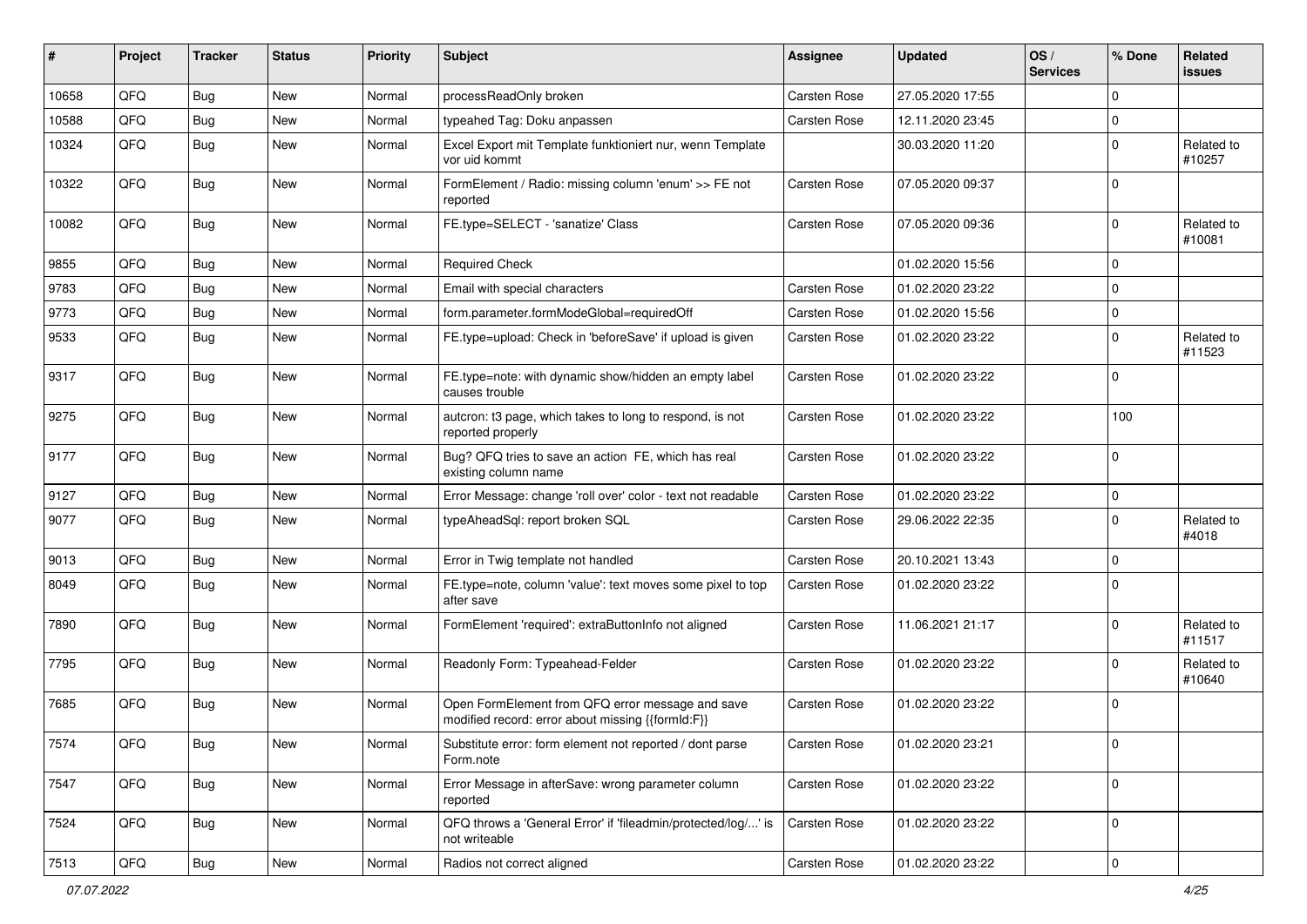| #     | Project        | <b>Tracker</b> | <b>Status</b> | <b>Priority</b> | <b>Subject</b>                                                                                                   | Assignee            | <b>Updated</b>   | OS/<br><b>Services</b> | % Done      | Related<br><b>issues</b>                      |
|-------|----------------|----------------|---------------|-----------------|------------------------------------------------------------------------------------------------------------------|---------------------|------------------|------------------------|-------------|-----------------------------------------------|
| 7512  | QFQ            | Bug            | <b>New</b>    | Normal          | FE: inputType=number >> 'pattern' is not respected                                                               | <b>Carsten Rose</b> | 01.02.2020 23:22 |                        | $\mathbf 0$ |                                               |
| 7261  | QFQ            | <b>Bug</b>     | New           | Normal          | Report pathFilename for user without path, only the filename                                                     | <b>Carsten Rose</b> | 01.02.2020 23:21 |                        | $\mathbf 0$ |                                               |
| 7219  | QFQ            | Bug            | New           | Normal          | typeSheadSql / typeAheadSqlPrefetch: change to curly<br>braces                                                   | Carsten Rose        | 01.02.2020 23:21 |                        | $\Omega$    |                                               |
| 7014  | QFQ            | <b>Bug</b>     | <b>New</b>    | Normal          | Sending invalid emails succeeds when<br>debug.redirectAllMailTo is set                                           | Carsten Rose        | 01.02.2020 23:21 |                        | $\mathbf 0$ |                                               |
| 7002  | QFQ            | <b>Bug</b>     | <b>New</b>    | Normal          | Dynamic Update: row does not disappear / appear                                                                  | Carsten Rose        | 01.02.2020 23:22 |                        | $\mathbf 0$ |                                               |
| 6912  | QFQ            | Bug            | <b>New</b>    | Normal          | error Message Var 'deadline' already set in SIP - in Form<br>with FE.value={{deadline:R:::{{deadlinePeriod:Y}}}} | Carsten Rose        | 01.02.2020 23:21 |                        | $\Omega$    |                                               |
| 6677  | QFQ            | <b>Bug</b>     | <b>New</b>    | Normal          | Error message FE Action Element: no/wrong FE reference<br>who cause the problem.                                 | Carsten Rose        | 01.02.2020 23:21 |                        | $\mathbf 0$ |                                               |
| 6483  | QFQ            | Bug            | <b>New</b>    | Normal          | R Store funktioniert nicht bei 'Report Notation' im FE                                                           | Carsten Rose        | 01.02.2020 23:21 |                        | $\mathbf 0$ |                                               |
| 6462  | QFQ            | Bug            | <b>New</b>    | Normal          | File Upload: Nutzlose Fehlermeldung wenn Datei zu gross                                                          | Carsten Rose        | 01.02.2020 23:21 |                        | $\mathbf 0$ | Related to<br>#6139                           |
| 5576  | QFQ            | Bug            | <b>New</b>    | Normal          | Using MySQL 'DROP' requires privilege - wich is not really<br>necessary.                                         | Carsten Rose        | 01.02.2020 23:21 |                        | $\mathbf 0$ |                                               |
| 5559  | QFQ            | <b>Bug</b>     | <b>New</b>    | Normal          | FE.type = Upload: 'accept' might contain variables                                                               | Carsten Rose        | 11.05.2020 21:23 |                        | $\pmb{0}$   |                                               |
| 5305  | QFQ            | Bug            | <b>New</b>    | Normal          | Upload FormElement: nicht disabled by readonly Form                                                              | <b>Carsten Rose</b> | 16.06.2021 13:43 |                        | $\mathbf 0$ | Related to<br>#9347,<br>Related to<br>#9834   |
| 4756  | QFQ            | Bug            | <b>New</b>    | Normal          | Form dirty even nothing changes                                                                                  | Carsten Rose        | 11.12.2019 16:16 |                        | $\mathbf 0$ |                                               |
| 3547  | QFQ            | <b>Bug</b>     | <b>New</b>    | Normal          | FE of type 'note' causes writing of empty fields.                                                                | Carsten Rose        | 01.02.2020 23:21 |                        | $\mathbf 0$ |                                               |
| 11195 | QFQ            | Bug            | New           | Low             | Dynamic Update: Note not updated if new text is empty<br>(v20.4)                                                 |                     | 25.09.2020 11:14 |                        | $\mathbf 0$ |                                               |
| 9534  | QFQ            | Bug            | Priorize      | Urgent          | FE.type=upload: 'Unknown Mode: ID"                                                                               | Carsten Rose        | 03.05.2021 21:14 |                        | $\mathbf 0$ | Related to<br>#9532                           |
| 9173  | QFQ            | Bug            | Priorize      | Urgent          | Stale Record Lock: Firefox                                                                                       | Carsten Rose        | 03.05.2021 21:14 |                        | $\mathbf 0$ | Related to<br>#9789                           |
| 9121  | QFQ            | <b>Bug</b>     | Priorize      | High            | sip links have r and dblndexData set                                                                             | Carsten Rose        | 12.06.2021 10:41 |                        | $\mathbf 0$ |                                               |
| 6116  | QFQ            | <b>Bug</b>     | Priorize      | High            | value of checkbox not saved                                                                                      | <b>Carsten Rose</b> | 07.12.2021 17:19 |                        | $\mathbf 0$ |                                               |
| 14283 | QFQ            | Bug            | Priorize      | Normal          | HEIC / HEIF convert doesn't trigger                                                                              | Carsten Rose        | 19.06.2022 16:37 |                        | $\mathbf 0$ |                                               |
| 13943 | QFQ            | <b>Bug</b>     | Priorize      | Normal          | unable to find formgroup                                                                                         | Enis Nuredini       | 28.05.2022 11:03 |                        | $\pmb{0}$   |                                               |
| 12325 | QFQ            | Bug            | Priorize      | Normal          | MultiDB form.dblndex not working for report syntax                                                               | Carsten Rose        | 07.09.2021 13:37 |                        | $\mathbf 0$ | Related to<br>#12145,<br>Related to<br>#12314 |
| 9975  | $\mathsf{QFQ}$ | Bug            | Priorize      | Normal          | Dropdown Menu: 'r:3' broken                                                                                      | Carsten Rose        | 01.02.2020 10:13 |                        | $\pmb{0}$   |                                               |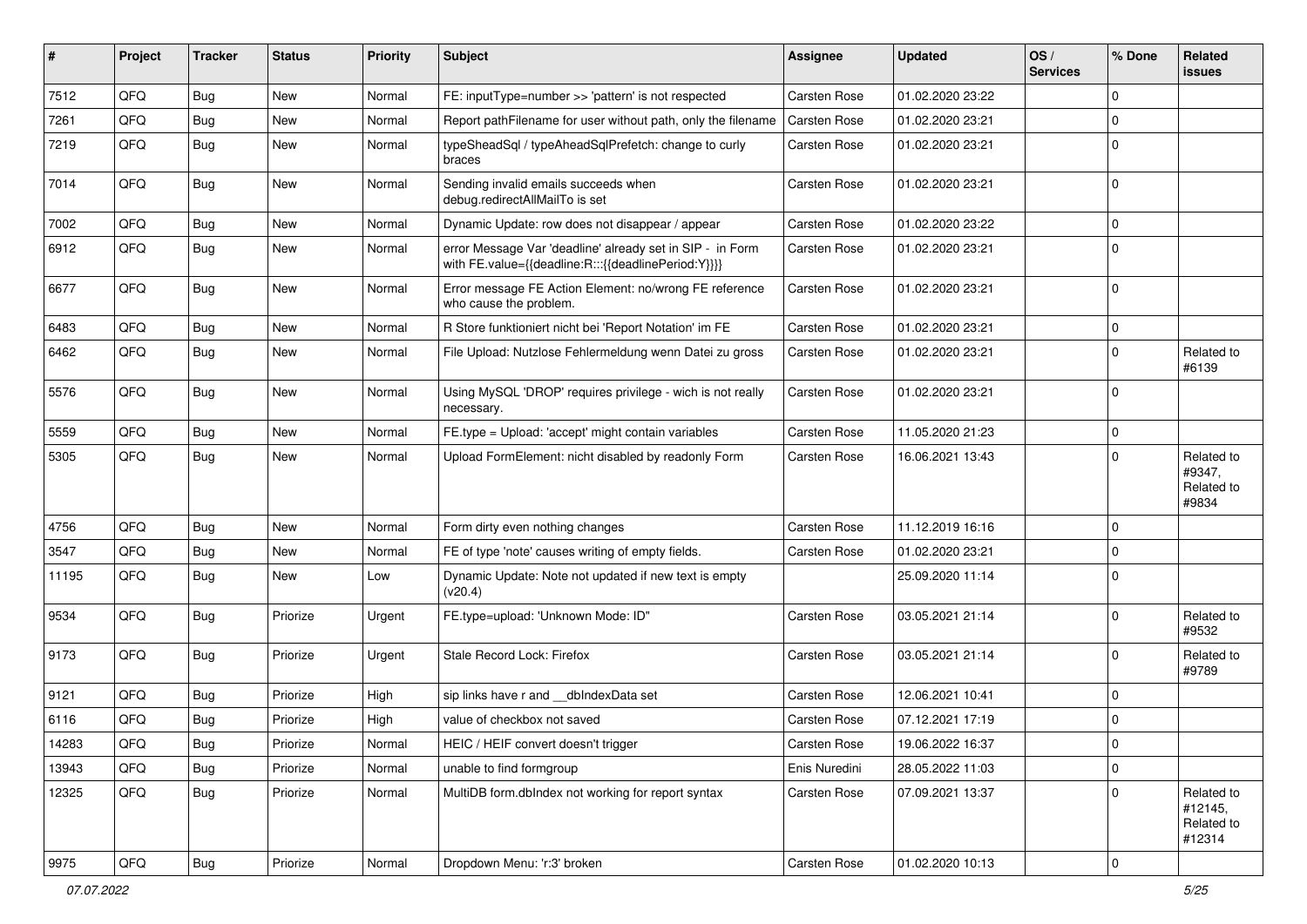| #     | Project | <b>Tracker</b> | <b>Status</b> | <b>Priority</b> | <b>Subject</b>                                                                                           | Assignee       | <b>Updated</b>   | OS/<br><b>Services</b> | % Done       | <b>Related</b><br>issues                                                |
|-------|---------|----------------|---------------|-----------------|----------------------------------------------------------------------------------------------------------|----------------|------------------|------------------------|--------------|-------------------------------------------------------------------------|
| 9958  | QFQ     | Bug            | Priorize      | Normal          | Broken subrecord query: no error message                                                                 | Carsten Rose   | 05.02.2021 15:15 |                        | 0            |                                                                         |
| 9947  | QFQ     | Bug            | Priorize      | Normal          | Unwanted error message if missing 'typeAheadSqlPrefetch'                                                 | Carsten Rose   | 01.02.2020 10:13 |                        | $\pmb{0}$    |                                                                         |
| 9862  | QFQ     | Bug            | Priorize      | Normal          | Failed writing to sql mail qfq.log should throw an exception                                             | Carsten Rose   | 01.02.2020 10:13 |                        | $\pmb{0}$    |                                                                         |
| 9834  | QFQ     | Bug            | Priorize      | Normal          | Input elements with tag 'disabled' are missing on<br>form-submit: server option 'processReadOnly' broken | Carsten Rose   | 07.12.2021 16:43 |                        | $\mathbf 0$  | Related to<br>#9691.<br>Related to<br>#5305. Has<br>duplicate<br>#12331 |
| 8037  | QFQ     | Bug            | Priorize      | Normal          | FE.type=upload (advanced mode): {{slaveld:V}} missing<br>during dynamic update                           | Carsten Rose   | 01.02.2020 10:13 |                        | 0            |                                                                         |
| 7656  | QFQ     | Bug            | Priorize      | Normal          | FE with required, 'pattern' and 'extraButtonLock': always<br>complain about missing value                | Carsten Rose   | 01.02.2020 10:13 |                        | $\mathbf{0}$ |                                                                         |
| 7616  | QFQ     | <b>Bug</b>     | Priorize      | Normal          | Selectlist with Enum & Dynamic Update                                                                    | Carsten Rose   | 01.02.2020 10:13 |                        | 0            |                                                                         |
| 6574  | QFQ     | <b>Bug</b>     | Priorize      | Normal          | qfq.log: Fehlermeldung wurde angezeigt, aber nicht geloggt                                               | Carsten Rose   | 01.02.2020 10:13 |                        | $\mathbf{0}$ |                                                                         |
| 6566  | QFQ     | <b>Bug</b>     | Priorize      | Normal          | Link Function 'delete': provided parameter missing on page<br>reload                                     | Benjamin Baer  | 03.01.2022 08:08 |                        | $\mathbf 0$  |                                                                         |
| 6140  | QFQ     | Bug            | Priorize      | Normal          | QFQ DnD Sort: Locked fields                                                                              | Benjamin Baer  | 21.03.2022 09:56 |                        | $\pmb{0}$    |                                                                         |
| 4457  | QFQ     | Bug            | Priorize      | Normal          | typeahead: pressing return to select an item, saves the form<br>and closes the form.                     | Benjamin Baer  | 03.01.2022 08:01 |                        | $\pmb{0}$    | Related to<br>#4398                                                     |
| 3782  | QFQ     | <b>Bug</b>     | Priorize      | Normal          | Bei fehlerhafter Eingabe (z.B. Datum) sollte das erwartete<br>Format angezeigt werden                    | Carsten Rose   | 01.02.2020 10:13 |                        | $\mathbf 0$  |                                                                         |
| 2665  | QFQ     | Bug            | Priorize      | Normal          | Dynamic Update funktioniert nicht, wenn beim<br>entsprechenden FormElement eine size angegeben ist.      | Benjamin Baer  | 03.01.2022 08:12 |                        | 30           |                                                                         |
| 12463 | QFQ     | Bug            | ToDo          | High            | QFQ Function: 'function' and 'sgl' on same level - output of<br>sql is shown two times.                  | Carsten Rose   | 15.12.2021 16:31 |                        | 0            |                                                                         |
| 12395 | QFQ     | <b>Bug</b>     | ToDo          | High            | QFQ Function: Result two times shown                                                                     | Carsten Rose   | 18.02.2022 08:59 |                        | $\pmb{0}$    |                                                                         |
| 13899 | QFQ     | Bug            | ToDo          | Normal          | Selenium: zum laufen bringen                                                                             | Enis Nuredini  | 25.03.2022 10:24 |                        | $\pmb{0}$    |                                                                         |
| 12508 | QFQ     | <b>Bug</b>     | In Progress   | High            | qfq Form: sendMail                                                                                       | Karin Niffeler | 19.03.2022 17:48 |                        | $\pmb{0}$    |                                                                         |
| 9789  | QFQ     | <b>Bug</b>     | In Progress   | High            | Record Lock: release to early on 'leave page'                                                            | Carsten Rose   | 10.01.2022 09:25 |                        | 100          | Related to<br>#10081.<br>Related to<br>#9173.<br>Related to<br>#8702    |
| 14323 | QFQ     | Bug            | In Progress   | Normal          | Report: render=both single - no impact                                                                   | Carsten Rose   | 19.06.2022 18:31 |                        | $\mathbf 0$  |                                                                         |
| 14175 | QFQ     | <b>Bug</b>     | In Progress   | Normal          | Opening a form with no QFQ Session cookie fails                                                          | Carsten Rose   | 03.06.2022 10:40 |                        | 0            |                                                                         |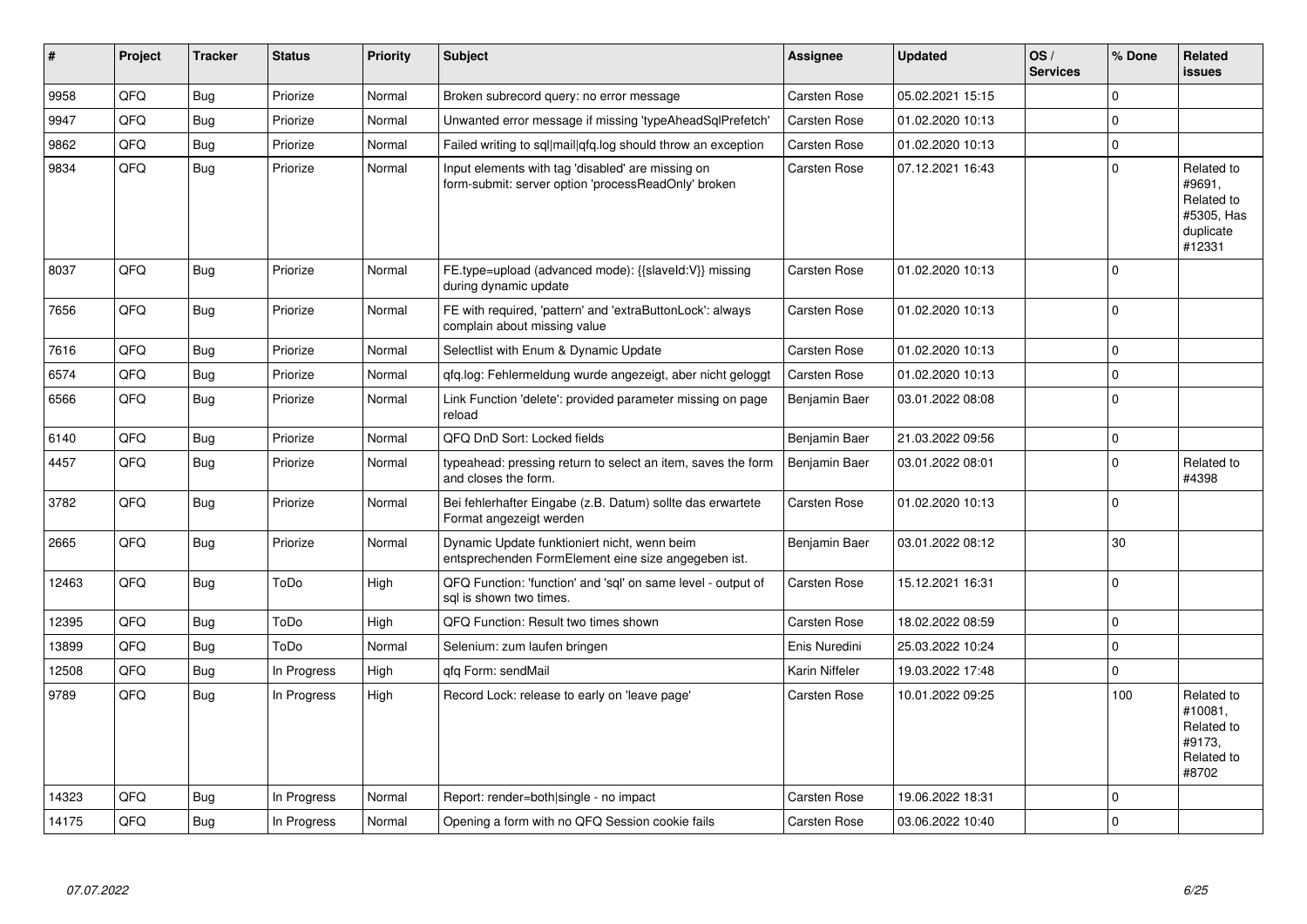| #     | Project | <b>Tracker</b> | <b>Status</b>     | <b>Priority</b> | <b>Subject</b>                                                                                         | <b>Assignee</b>   | <b>Updated</b>   | OS/<br><b>Services</b> | % Done      | <b>Related</b><br><b>issues</b>                                                                                                |
|-------|---------|----------------|-------------------|-----------------|--------------------------------------------------------------------------------------------------------|-------------------|------------------|------------------------|-------------|--------------------------------------------------------------------------------------------------------------------------------|
| 11517 | QFQ     | Bug            | In Progress       | Normal          | extraButtonInfo Broken for multiple FormElements                                                       | Carsten Rose      | 12.05.2022 13:12 |                        | $\Omega$    | Related to<br>#7890,<br>Related to<br>#3811, Has<br>duplicate<br>#10905, Has<br>duplicate<br>#10553, Has<br>duplicate<br>#6779 |
| 10661 | QFQ     | Bug            | In Progress       | Normal          | Typo3 Warnungen                                                                                        | Carsten Rose      | 07.09.2021 13:23 |                        | $\Omega$    | Related to<br>#12440                                                                                                           |
| 9691  | QFQ     | Bug            | In Progress       | Normal          | Checkbox: dynamic update > readonly                                                                    | Carsten Rose      | 01.02.2020 23:22 |                        | 50          | Related to<br>#9834                                                                                                            |
| 11630 | QFQ     | Bug            | Feedback          | High            | Bitte check ob CALL() in 20.11.0 noch so funktioniert wie in<br>20.4.1                                 | Enis Nuredini     | 28.05.2022 13:45 |                        | $\Omega$    | Related to<br>#11325                                                                                                           |
| 13767 | QFQ     | <b>Bug</b>     | Feedback          | Normal          | date/time-picker: required shows up/down button orange                                                 | Enis Nuredini     | 16.05.2022 23:16 |                        | $\Omega$    |                                                                                                                                |
| 12546 | QFQ     | Bug            | Feedback          | Normal          | Branch 'Development' - Unit Tests mit dirty workaround<br>angepasst                                    | Carsten Rose      | 19.03.2022 17:48 |                        | $\Omega$    |                                                                                                                                |
| 11347 | QFQ     | <b>Bug</b>     | Feedback          | Normal          | If Bedingungen funktionieren nicht korrekt                                                             | Christoph Fuchs   | 21.03.2021 20:37 |                        | $\Omega$    |                                                                                                                                |
| 9898  | QFQ     | <b>Bug</b>     | Feedback          | Normal          | Formular trotz Timeout gespeichert                                                                     | Benjamin Baer     | 01.02.2020 15:56 |                        | $\Omega$    |                                                                                                                                |
| 9535  | QFQ     | Bug            | Feedback          | Normal          | Report:  AS '_vertical' - column to wide - vertical >> rot45,<br>rot90                                 | Benjamin Baer     | 01.02.2020 15:56 |                        | $\Omega$    |                                                                                                                                |
| 8316  | QFQ     | <b>Bug</b>     | Feedback          | Normal          | Documentation/Behaviour for Nested Queries and<br>Record-Store confusing                               | Nicola Chiapolini | 20.11.2019 09:14 |                        | $\Omega$    |                                                                                                                                |
| 4279  | QFQ     | <b>Bug</b>     | Some day<br>maybe | High            | config.linkVars lost                                                                                   | Carsten Rose      | 03.05.2021 21:14 |                        | $\Omega$    |                                                                                                                                |
| 3570  | QFQ     | Bug            | Some day<br>maybe | High            | Formular mit prmitnew   permitEdit=Always wird nicht<br>aufgerufen (ist leer)                          | Carsten Rose      | 03.05.2021 21:14 |                        | $\Omega$    |                                                                                                                                |
| 3109  | QFQ     | <b>Bug</b>     | Some day<br>maybe | High            | RealUrl: Links werden nicht korrekt gerendert                                                          | Carsten Rose      | 03.05.2021 21:14 |                        | $\mathbf 0$ |                                                                                                                                |
| 3061  | QFQ     | Bug            | Some day<br>maybe | High            | winstitute: mysql connection durcheinander - nmhp17<br>(ag7)/QFQ arbeitet mit DB/Tabellen von biostat. | Carsten Rose      | 03.05.2021 21:14 |                        | $\mathbf 0$ |                                                                                                                                |
| 9669  | QFQ     | Bug            | Some day<br>maybe | Normal          | Checkbox / Template Group: radio/checkbox visible broken<br>after 'add'                                | Carsten Rose      | 16.06.2021 13:47 |                        | 0           | Related to<br>#8091                                                                                                            |
| 9281  | QFQ     | <b>Bug</b>     | Some day<br>maybe | Normal          | Allow STRICT_TRANS_TABLES                                                                              | Carsten Rose      | 02.01.2021 18:43 |                        | $\mathbf 0$ |                                                                                                                                |
| 9126  | QFG     | <b>Bug</b>     | Some day<br>maybe | Normal          | hidden Form elements are present in page source                                                        |                   | 02.01.2021 18:41 |                        | 0           |                                                                                                                                |
| 9024  | QFO     | <b>Bug</b>     | Some day<br>maybe | Normal          | QFQ Einarbeitung                                                                                       |                   | 01.02.2020 15:56 |                        | 0           |                                                                                                                                |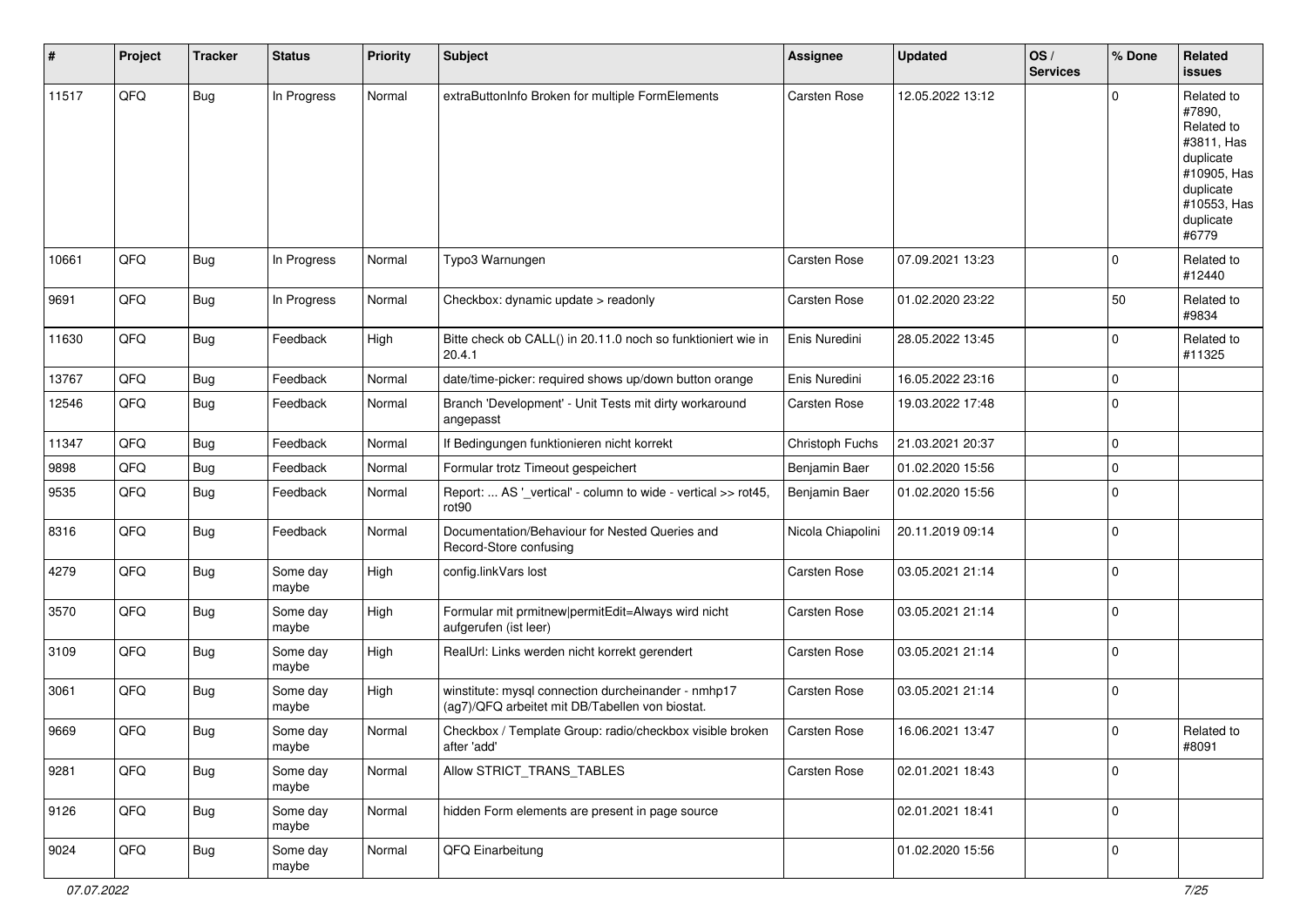| #    | Project | <b>Tracker</b> | <b>Status</b>     | <b>Priority</b> | <b>Subject</b>                                                                                                       | <b>Assignee</b> | <b>Updated</b>   | OS/<br><b>Services</b> | % Done      | <b>Related</b><br>issues                       |
|------|---------|----------------|-------------------|-----------------|----------------------------------------------------------------------------------------------------------------------|-----------------|------------------|------------------------|-------------|------------------------------------------------|
| 9020 | QFQ     | <b>Bug</b>     | Some day<br>maybe | Normal          | radio mit buttonClass und dynamicUpdate lassen sich nicht<br>kombinieren                                             |                 | 11.12.2019 16:01 |                        | $\Omega$    |                                                |
| 8106 | QFQ     | Bug            | Some day<br>maybe | Normal          | Dynamic Update: Feld kann nicht auf empty zurückgesetzt<br>werden                                                    | Carsten Rose    | 11.12.2019 16:01 |                        | $\mathbf 0$ |                                                |
| 7402 | QFQ     | Bug            | Some day<br>maybe | Normal          | thumbnail cache: outdated picture when permission denied<br>and permission resolved.                                 |                 | 01.02.2020 23:20 |                        | $\Omega$    |                                                |
| 7281 | QFQ     | <b>Bug</b>     | Some day<br>maybe | Normal          | Subrecords: on large screen separator line too short                                                                 |                 | 01.02.2020 23:19 |                        | $\mathbf 0$ |                                                |
| 7101 | QFQ     | <b>Bug</b>     | Some day<br>maybe | Normal          | 'form' in SIP and 'report' - breaks                                                                                  |                 | 01.02.2020 23:20 |                        | $\mathbf 0$ |                                                |
| 5991 | QFQ     | <b>Bug</b>     | Some day<br>maybe | Normal          | URLs with ' ' or long parameter are problematic                                                                      | Carsten Rose    | 01.02.2020 23:19 |                        | $\Omega$    |                                                |
| 5877 | QFQ     | <b>Bug</b>     | Some day<br>maybe | Normal          | FE.type=note:bsColumn strange behaviour                                                                              |                 | 01.02.2020 23:19 |                        | $\mathbf 0$ |                                                |
| 5768 | QFQ     | <b>Bug</b>     | Some day<br>maybe | Normal          | '{{pageLanguage:T}}' missing if QFQ is called via api                                                                | Carsten Rose    | 01.02.2020 23:19 |                        | $\mathbf 0$ |                                                |
| 5706 | QFQ     | Bug            | Some day<br>maybe | Normal          | upload: fileDestination needs to be sanatized                                                                        | Carsten Rose    | 01.02.2020 23:19 |                        | $\mathbf 0$ |                                                |
| 5557 | QFQ     | <b>Bug</b>     | Some day<br>maybe | Normal          | Form load: STORE_RECORD filled, but should be empty                                                                  | Carsten Rose    | 01.02.2020 23:19 |                        | $\mathbf 0$ |                                                |
| 5021 | QFQ     | Bug            | Some day<br>maybe | Normal          | FE.typ=extra - during save displays error 'datum2' already<br>filled in STORE_SIP - the value is stored nevertheless | Carsten Rose    | 01.02.2020 23:19 |                        | $\mathbf 0$ | Related to<br>#3875                            |
| 4771 | QFQ     | <b>Bug</b>     | Some day<br>maybe | Normal          | qfq: select-down-values empty after save (edit-form for<br>program administrators)                                   | Carsten Rose    | 01.02.2020 23:20 |                        | $\mathbf 0$ | Related to<br>#4549, Has<br>duplicate<br>#4282 |
| 4659 | QFQ     | Bug            | Some day<br>maybe | Normal          | infoButtonExtra                                                                                                      | Carsten Rose    | 01.02.2020 23:20 |                        | $\mathbf 0$ |                                                |
| 4651 | QFQ     | <b>Bug</b>     | Some day<br>maybe | Normal          | 'Loading document" Modal wird angezeigt bei uzhcd type=2<br>Ansicht                                                  | Carsten Rose    | 01.02.2020 23:20 |                        | $\Omega$    |                                                |
| 4583 | QFQ     | Bug            | Some day<br>maybe | Normal          | Dynamic Update bei TypeAhead Feldern                                                                                 | Carsten Rose    | 01.02.2020 23:19 |                        | $\mathbf 0$ |                                                |
| 4549 | QFQ     | Bug            | Some day<br>maybe | Normal          | TemplateGroups: FE.type SELECT loose selected value<br>after save                                                    | Carsten Rose    | 01.02.2020 23:20 |                        | $\Omega$    | Related to<br>#4548,<br>Related to<br>#4771    |
| 4546 | QFQ     | Bug            | Some day<br>maybe | Normal          | NH: SIP storage is destroyed                                                                                         |                 | 01.02.2020 23:20 |                        | $\mathbf 0$ |                                                |
| 4528 | QFG     | Bug            | Some day<br>maybe | Normal          | extraButtonLock mit SQLAhead Bug                                                                                     | Carsten Rose    | 01.02.2020 23:19 |                        | $\Omega$    |                                                |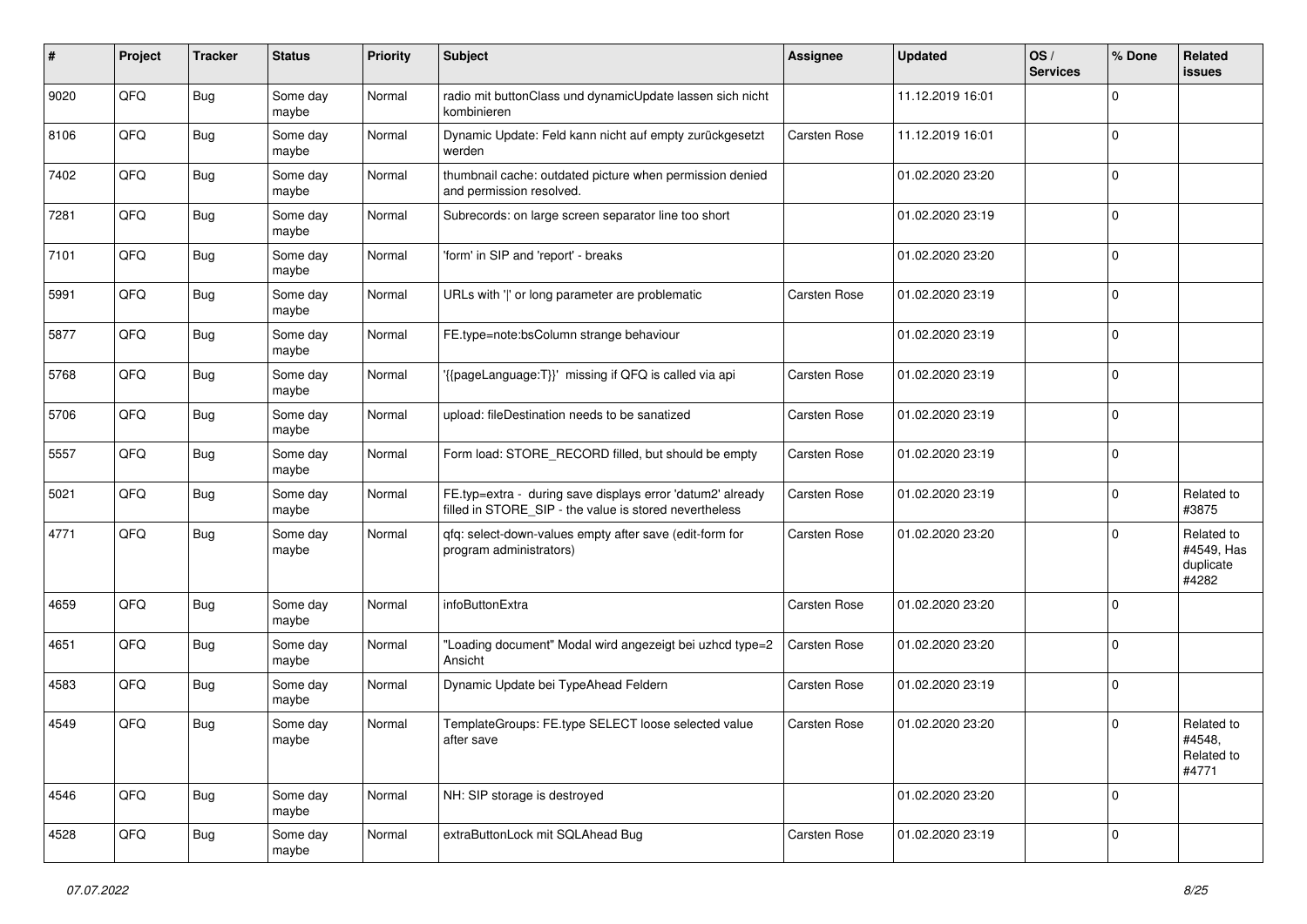| #    | Project | <b>Tracker</b> | <b>Status</b>     | <b>Priority</b> | <b>Subject</b>                                                                                                                                           | Assignee            | <b>Updated</b>   | OS/<br><b>Services</b> | % Done      | Related<br><b>issues</b> |
|------|---------|----------------|-------------------|-----------------|----------------------------------------------------------------------------------------------------------------------------------------------------------|---------------------|------------------|------------------------|-------------|--------------------------|
| 4454 | QFQ     | <b>Bug</b>     | Some day<br>maybe | Normal          | Required Elements: multiple elements in a row - whole row<br>marked if only one input is empty.                                                          | Benjamin Baer       | 01.02.2020 23:20 |                        | $\Omega$    |                          |
| 4441 | QFQ     | <b>Bug</b>     | Some day<br>maybe | Normal          | \$ SERVER Vars sollten nur aus dem Store genommen<br>werden - Code entsprechend anpassen.                                                                |                     | 11.12.2019 16:02 |                        | $\Omega$    |                          |
| 4398 | QFQ     | Bug            | Some day<br>maybe | Normal          | Typeahead: mouse click in a prefilled input opens a single<br>item dropdown with the current value - click on it seems to<br>set the value, not the key. | Benjamin Baer       | 01.02.2020 23:20 |                        | $\Omega$    | Related to<br>#4457      |
| 4328 | QFQ     | Bug            | Some day<br>maybe | Normal          | Error Message: Show FE name/number on problems in FE                                                                                                     | Carsten Rose        | 01.02.2020 23:20 |                        | $\Omega$    |                          |
| 4293 | QFQ     | <b>Bug</b>     | Some day<br>maybe | Normal          | Download broken if token 'd:' is missing - but no error<br>message                                                                                       | Carsten Rose        | 11.12.2019 16:03 |                        | $\Omega$    | Related to<br>#7514      |
| 4138 | QFQ     | <b>Bug</b>     | Some day<br>maybe | Normal          | style fehlt                                                                                                                                              |                     | 11.12.2019 16:03 |                        | $\Omega$    |                          |
| 4122 | QFQ     | <b>Bug</b>     | Some day<br>maybe | Normal          | file: Render Mode hat keinen Effekt                                                                                                                      |                     | 11.12.2019 16:03 |                        | $\Omega$    |                          |
| 4092 | QFQ     | <b>Bug</b>     | Some day<br>maybe | Normal          | 1) Logging verbessern wann welches FE warum ausgefuehrt<br>wird, 2) Documentation: Best Practice Template Group                                          | <b>Carsten Rose</b> | 01.02.2020 23:19 |                        | $\Omega$    | Related to<br>#3504      |
| 4008 | QFQ     | Bug            | Some day<br>maybe | Normal          | FormElemen.type=sendmail: wrong 'TO' if 'real<br>name <rea@mail.to>' is used</rea@mail.to>                                                               | Carsten Rose        | 11.12.2019 16:03 |                        | $\Omega$    |                          |
| 3895 | QFQ     | <b>Bug</b>     | Some day<br>maybe | Normal          | typeahead pedantic: on lehrkredit Idap webpass - if only one<br>person is in dropdown, such person can't be selected                                     | Carsten Rose        | 11.12.2019 16:03 |                        | $\Omega$    |                          |
| 3882 | QFQ     | <b>Bug</b>     | Some day<br>maybe | Normal          | templateGroup: disable 'add' if limit is reached - funktioniert<br>nicht wenn bereits records existierten                                                | Carsten Rose        | 11.12.2019 16:03 |                        | $\Omega$    |                          |
| 3811 | QFQ     | <b>Bug</b>     | Some day<br>maybe | Normal          | Dynamic Update: extraButtonInfo - Text aktualisieren                                                                                                     | Carsten Rose        | 11.12.2019 16:03 |                        | $\Omega$    | Related to<br>#11517     |
| 3750 | QFQ     | <b>Bug</b>     | Some day<br>maybe | Normal          | FE in a row: if one violates check, all are red                                                                                                          | Carsten Rose        | 11.12.2019 16:03 |                        | $\Omega$    |                          |
| 3682 | QFQ     | <b>Bug</b>     | Some day<br>maybe | Normal          | Dynamic update: Radio buttons                                                                                                                            | Carsten Rose        | 11.12.2019 16:02 |                        | $\Omega$    |                          |
| 3613 | QFQ     | Bug            | Some day<br>maybe | Normal          | note /note unchecked -> note div (col-md) wird weiterhin<br>gerendert                                                                                    | Elias Villiger      | 01.02.2020 23:19 |                        | 100         |                          |
| 3588 | QFQ     | <b>Bug</b>     | Some day<br>maybe | Normal          | templateGroup: versteckte Elemente werden weiterhin<br>gespeichert.                                                                                      | Carsten Rose        | 11.12.2019 16:02 |                        | $\mathbf 0$ |                          |
| 3349 | QFQ     | <b>Bug</b>     | Some day<br>maybe | Normal          | config.qfq.ini: a) vertraegt keine '=' im Value (z.B. Passwort),<br>b) Values sollten in ticks einschliessbar sein (spaces, )                            | Carsten Rose        | 11.12.2019 16:02 |                        | $\Omega$    |                          |
| 3130 | QFQ     | Bug            | Some day<br>maybe | Normal          | Debug Info's nicht korrekt nach 'New > Save'.                                                                                                            | Carsten Rose        | 11.12.2019 16:03 |                        | $\Omega$    | Related to<br>#3253      |
| 2643 | QFQ     | Bug            | Some day<br>maybe | Normal          | Zend / PHP Webinars anschauen                                                                                                                            | Carsten Rose        | 01.02.2020 15:56 |                        | $\Omega$    |                          |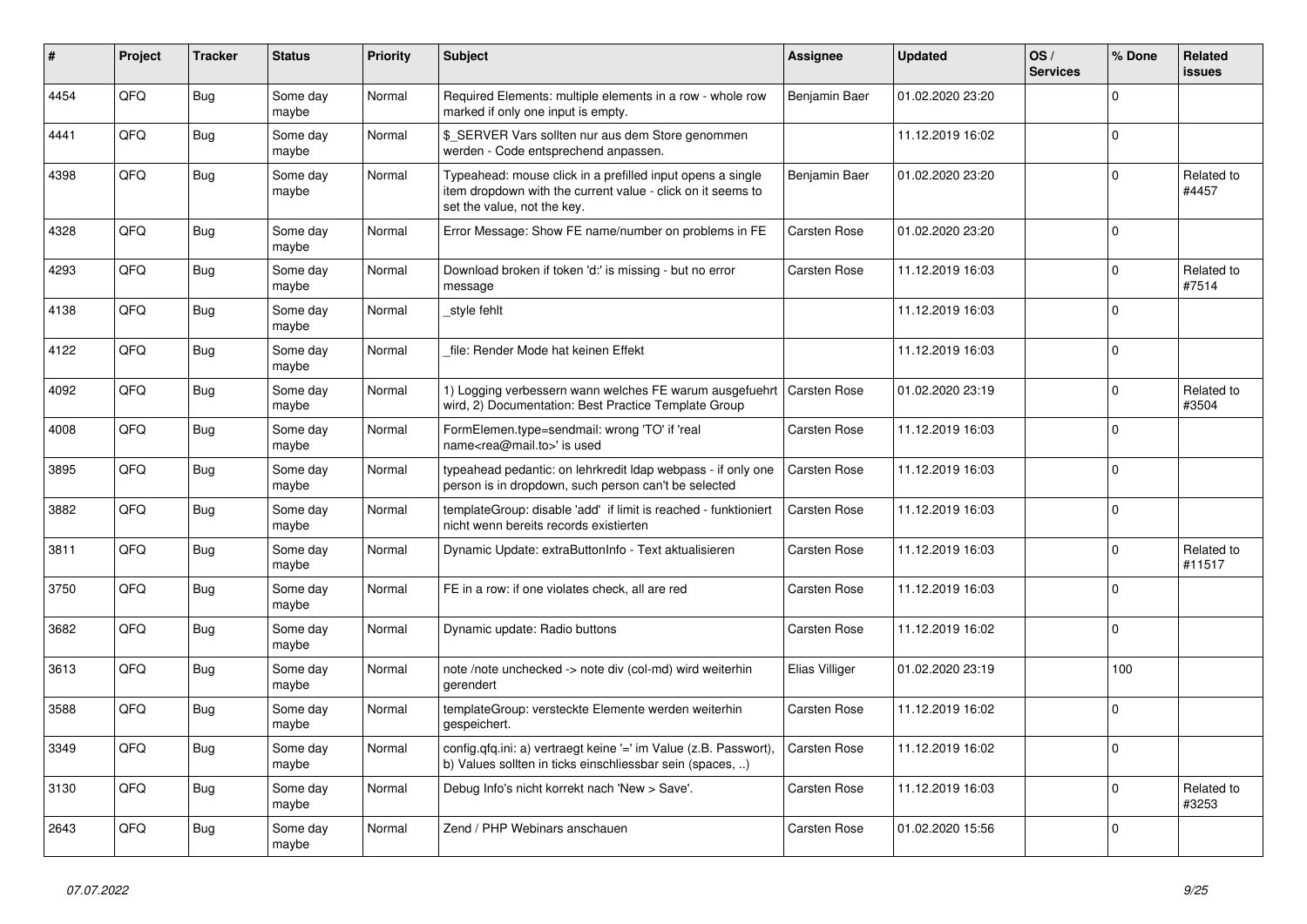| #     | Project | <b>Tracker</b> | <b>Status</b>     | <b>Priority</b> | <b>Subject</b>                                                                                                                        | <b>Assignee</b> | <b>Updated</b>   | OS/<br><b>Services</b> | % Done      | Related<br><b>issues</b>                                               |
|-------|---------|----------------|-------------------|-----------------|---------------------------------------------------------------------------------------------------------------------------------------|-----------------|------------------|------------------------|-------------|------------------------------------------------------------------------|
| 2063  | QFQ     | Bug            | Some day<br>maybe | Normal          | Pills auf 'inaktiv' setzen falls keine Element auf dem Pill<br>sichtbar sind.                                                         | Benjamin Baer   | 11.12.2019 16:03 |                        | $\Omega$    | Related to<br>#3752                                                    |
| 7456  | QFQ     | Bug            | Some day<br>maybe | Low             | Todos in Code: solve or make ticket                                                                                                   | Carsten Rose    | 16.09.2021 15:10 |                        | $\mathbf 0$ |                                                                        |
| 11850 | QFQ     | Feature        | <b>New</b>        | Urgent          | Wizard Form: basierend auf einer Tabelle eine Form<br>anlegen.                                                                        |                 | 03.05.2021 21:12 |                        | $\mathbf 0$ | Blocked by<br>#8082                                                    |
| 14187 | QFQ     | Feature        | <b>New</b>        | High            | qfq.log: show current URL                                                                                                             | Carsten Rose    | 28.05.2022 11:02 |                        | $\mathbf 0$ | Related to<br>#13933,<br>Related to<br>#12532,<br>Related to<br>#11893 |
| 13757 | QFQ     | Feature        | New               | High            | QR / Bar-Code Plugin                                                                                                                  | Enis Nuredini   | 19.03.2022 17:43 |                        | $\mathbf 0$ |                                                                        |
| 12544 | QFQ     | Feature        | New               | High            | a) ' AS _link' new also as ' AS _format', b) sortierung via<br>'display: none;', c) '_format' benoeitgt nicht zwingend<br>u/U/p/m/z/d | Carsten Rose    | 14.12.2021 16:03 |                        | $\mathbf 0$ |                                                                        |
| 12532 | QFQ     | Feature        | <b>New</b>        | High            | SIP-Parameter bei Seitenaufruf in Browser-Console<br>anzeigen                                                                         | Carsten Rose    | 07.12.2021 17:19 |                        | $\Omega$    | Related to<br>#11893,<br>Related to<br>#14187                          |
| 12186 | QFQ     | Feature        | New               | High            | TinyMCE Config für Objekte                                                                                                            | Carsten Rose    | 07.12.2021 17:19 |                        | $\mathbf 0$ | <b>Blocks</b><br>#12632                                                |
| 11893 | QFQ     | Feature        | New               | High            | Broken SIP: a) only report one time, b) only report in main<br>column                                                                 | Carsten Rose    | 12.05.2021 12:13 |                        | $\Omega$    | Related to<br>#12532,<br>Related to<br>#14187                          |
| 10114 | QFQ     | Feature        | <b>New</b>        | High            | Symbol (Link): 'G:' (Glyphicon) replaced by 'i:' (icon)                                                                               |                 | 07.12.2021 17:19 |                        | $\mathbf 0$ | Related to<br>#3797,<br>Related to<br>#4194                            |
| 8962  | QFQ     | Feature        | New               | High            | allow for form fields with identical names                                                                                            | Carsten Rose    | 03.05.2021 21:14 |                        | $\Omega$    |                                                                        |
| 7850  | QFQ     | Feature        | New               | High            | Upload records: non 'pathFileName' column                                                                                             | Carsten Rose    | 03.05.2021 21:14 |                        | $\mathbf 0$ |                                                                        |
| 5715  | QFQ     | Feature        | New               | High            | PDF Caching                                                                                                                           | Carsten Rose    | 03.05.2021 21:14 |                        | $\mathbf 0$ | Related to<br>#5851,<br>Related to<br>#6357                            |
| 3727  | QFQ     | Feature        | New               | High            | Security: Session Hijacking erschweren                                                                                                | Carsten Rose    | 03.05.2021 21:14 |                        | $\mathbf 0$ |                                                                        |
| 14376 | QFQ     | Feature        | New               | Normal          | QFQ Bootstrap: if missing, create stored procedures                                                                                   | Enis Nuredini   | 19.06.2022 16:37 |                        | 0           |                                                                        |
| 14227 | QFQ     | Feature        | New               | Normal          | Selenium Konkurrenz: cypress.io                                                                                                       | Enis Nuredini   | 28.05.2022 11:02 |                        | 0           |                                                                        |
| 14185 | QFQ     | Feature        | New               | Normal          | External/Autocron.php - better suitable directory                                                                                     | Support: System | 28.05.2022 11:03 |                        | 0           |                                                                        |
| 14090 | QFQ     | Feature        | New               | Normal          | Nützliche _script funktionen                                                                                                          | Carsten Rose    | 28.05.2022 11:03 |                        | $\mathbf 0$ |                                                                        |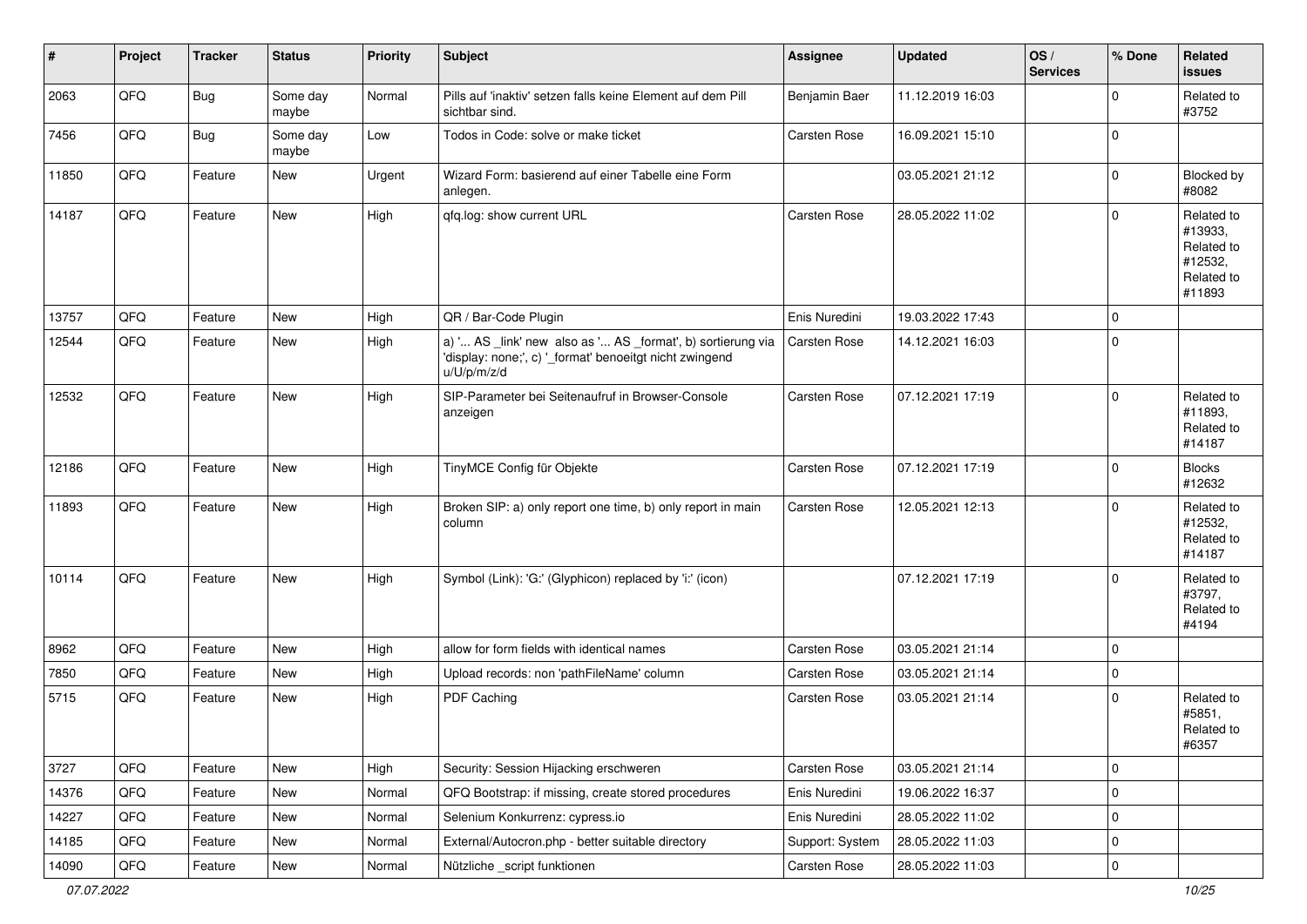| #     | Project | <b>Tracker</b> | <b>Status</b> | <b>Priority</b> | <b>Subject</b>                                                                              | Assignee               | <b>Updated</b>   | OS/<br><b>Services</b> | % Done      | Related<br><b>issues</b>                                              |
|-------|---------|----------------|---------------|-----------------|---------------------------------------------------------------------------------------------|------------------------|------------------|------------------------|-------------|-----------------------------------------------------------------------|
| 14028 | QFQ     | Feature        | <b>New</b>    | Normal          | Required notification: visual nicer                                                         | Enis Nuredini          | 28.05.2022 11:01 |                        | $\mathbf 0$ |                                                                       |
| 13945 | QFQ     | Feature        | <b>New</b>    | Normal          | As link: content before/after link                                                          | Enis Nuredini          | 28.05.2022 11:01 |                        | $\Omega$    | Related to<br>#12262                                                  |
| 13843 | QFQ     | Feature        | <b>New</b>    | Normal          | Create JWT via QFQ                                                                          | Carsten Rose           | 19.03.2022 17:42 |                        | $\Omega$    |                                                                       |
| 13841 | QFQ     | Feature        | New           | Normal          | Create PDF via iText - evaluate                                                             | Carsten Rose           | 19.03.2022 17:42 |                        | $\mathbf 0$ |                                                                       |
| 13700 | QFQ     | Feature        | <b>New</b>    | Normal          | Redesign qfq.io Seite                                                                       | Carsten Rose           | 19.03.2022 17:43 |                        | $\Omega$    |                                                                       |
| 13609 | QFQ     | Feature        | New           | Normal          | QFQ Introduction: Seite aufloesen                                                           | Philipp<br>Gröbelbauer | 28.05.2022 11:02 |                        | $\mathbf 0$ |                                                                       |
| 13467 | QFQ     | Feature        | New           | Normal          | ChangeLog Generator                                                                         | Carsten Rose           | 19.03.2022 17:46 |                        | $\Omega$    | Related to<br>#11460                                                  |
| 13354 | QFQ     | Feature        | <b>New</b>    | Normal          | Using Websocket in QFQ                                                                      | Carsten Rose           | 05.07.2022 16:26 |                        | $\Omega$    | Related to<br>#11076                                                  |
| 12679 | QFQ     | Feature        | New           | Normal          | tablesorter: custom column width                                                            | Carsten Rose           | 16.06.2021 11:10 |                        | $\Omega$    |                                                                       |
| 12664 | QFQ     | Feature        | New           | Normal          | TinyMCE: report/remove malicous HTML/JS Code                                                | Carsten Rose           | 19.03.2022 17:47 |                        | $\mathbf 0$ | Related to<br>#14320                                                  |
| 12632 | QFQ     | Feature        | <b>New</b>    | Normal          | TinyMCE: Prepare CSS classes for images                                                     | Carsten Rose           | 04.06.2021 14:35 |                        | 100         | Blocked by<br>#12186                                                  |
| 12603 | QFQ     | Feature        | New           | Normal          | Dropdown (Select), Radio, checkbox:<br>itemListAlways={{!SELECT key, value}}                | Carsten Rose           | 19.03.2022 17:47 |                        | $\Omega$    |                                                                       |
| 12556 | QFQ     | Feature        | <b>New</b>    | Normal          | Pills Title: colored = static or dynamic on allrequiredgiven                                | Benjamin Baer          | 19.03.2022 17:49 |                        | $\Omega$    |                                                                       |
| 12490 | QFQ     | Feature        | <b>New</b>    | Normal          | Loading Plugins in QFQ - see what tinymce does. (lazy<br>loading)                           | Benjamin Baer          | 08.06.2022 10:37 |                        | $\Omega$    | Related to<br>#12611.<br>Related to<br>#10013,<br>Related to<br>#7732 |
| 12480 | QFQ     | Feature        | New           | Normal          | If QFQ upgrade is running, block further request                                            | Carsten Rose           | 03.05.2021 20:45 |                        | $\Omega$    |                                                                       |
| 12477 | QFQ     | Feature        | New           | Normal          | Support for refactoring: Form, FormElement, diverse<br>Tabellen/Spalten, tt-content Records | Carsten Rose           | 03.05.2021 20:45 |                        | $\Omega$    |                                                                       |
| 12476 | QFQ     | Feature        | New           | Normal          | clearMe: a) should trigger 'dirty', b) sticky on textarea resize                            | Benjamin Baer          | 04.01.2022 08:40 |                        | $\Omega$    | Related to<br>#9528                                                   |
| 12474 | QFQ     | Feature        | <b>New</b>    | Normal          | Check BaseConfigURL if it is given and the the last char is '/'                             | Carsten Rose           | 03.05.2021 20:45 |                        | $\Omega$    |                                                                       |
| 12465 | QFQ     | Feature        | <b>New</b>    | Normal          | QFQ Function: use in FE to fill StoreRecord                                                 | Carsten Rose           | 05.05.2021 21:58 |                        | $\Omega$    |                                                                       |
| 12413 | QFQ     | Feature        | New           | Normal          | STORE_TYPO3: enhance for {{be_users.email:T}},<br>{{fe users.email:T}}                      | Carsten Rose           | 03.05.2021 20:45 |                        | $\Omega$    | Related to<br>#12412,<br>Related to<br>#10012                         |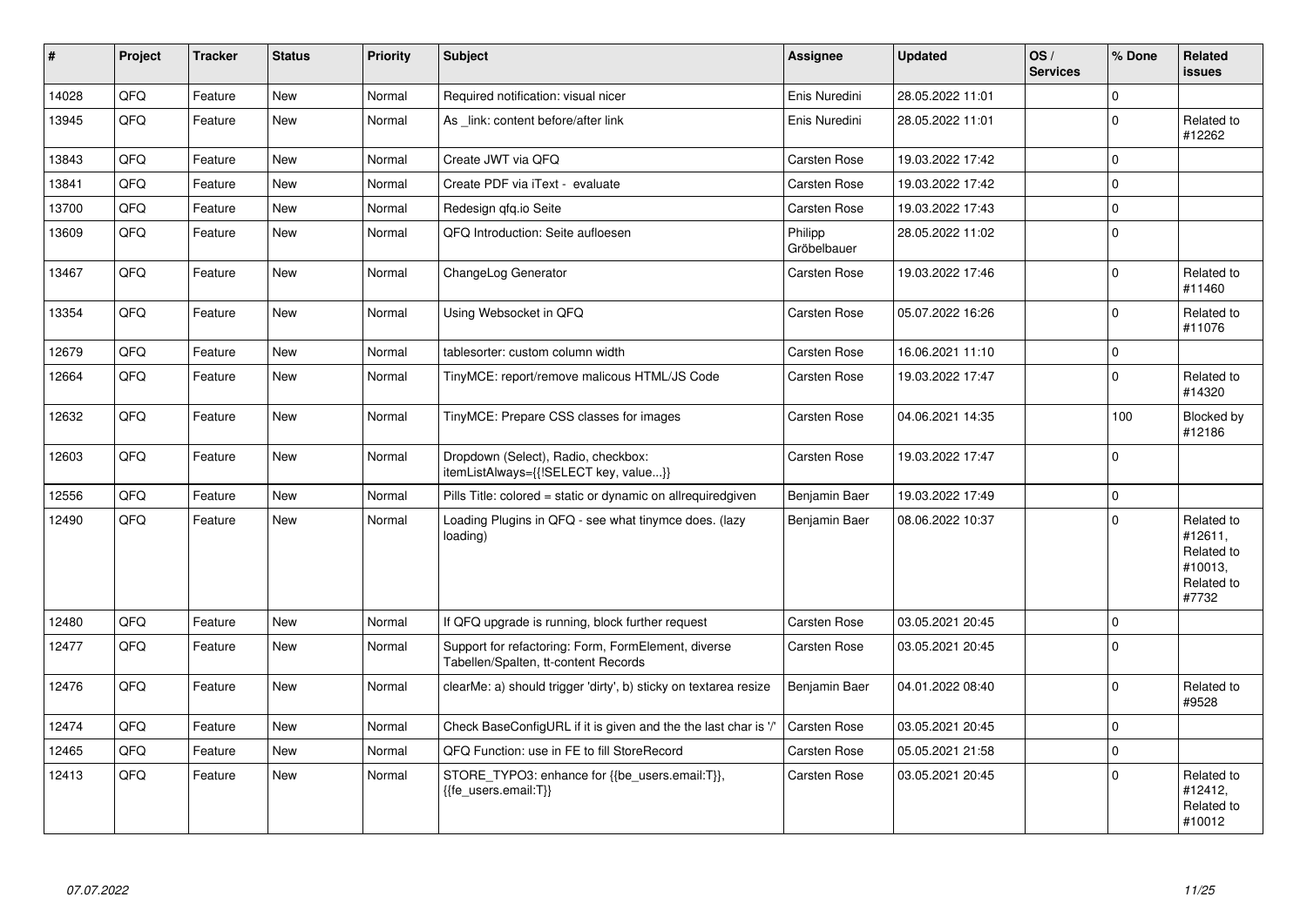| #     | Project | <b>Tracker</b> | <b>Status</b> | <b>Priority</b> | <b>Subject</b>                                                                                                 | Assignee                                               | <b>Updated</b>   | OS/<br><b>Services</b> | % Done      | Related<br><b>issues</b>                      |                      |
|-------|---------|----------------|---------------|-----------------|----------------------------------------------------------------------------------------------------------------|--------------------------------------------------------|------------------|------------------------|-------------|-----------------------------------------------|----------------------|
| 12412 | QFQ     | Feature        | <b>New</b>    | Normal          | Action/Escape qualifier 'e' (empty), '0': if given, an empty<br>string (or '0') will be treated as 'not found' | <b>Carsten Rose</b>                                    | 08.05.2021 09:40 |                        | $\Omega$    | Related to<br>#12413,<br>Related to<br>#10012 |                      |
| 12400 | QFQ     | Feature        | <b>New</b>    | Normal          | Tutorial ist in QFQ Doku, Wird in der Suche gefunden, es<br>gibt aber kein Menupunkt - Inhalt ueberpruefen     | Carsten Rose                                           | 03.05.2021 20:45 |                        | $\mathbf 0$ |                                               |                      |
| 12330 | QFQ     | Feature        | <b>New</b>    | Normal          | Copy to input field / text area / TinyMCE                                                                      | <b>Carsten Rose</b>                                    | 07.04.2021 09:01 |                        | $\mathbf 0$ |                                               |                      |
| 12269 | QFQ     | Feature        | <b>New</b>    | Normal          | 2FA - Login                                                                                                    | <b>Carsten Rose</b>                                    | 03.05.2021 20:45 |                        | $\mathbf 0$ |                                               |                      |
| 12163 | QFQ     | Feature        | New           | Normal          | Checkbox: table wrap                                                                                           | <b>Carsten Rose</b>                                    | 03.05.2021 20:51 |                        | $\mathbf 0$ |                                               |                      |
| 12162 | QFQ     | Feature        | New           | Normal          | FE.type=sendmail: personalized mailing (several mails) via<br>template                                         | <b>Carsten Rose</b>                                    | 03.05.2021 20:45 |                        | $\mathbf 0$ |                                               |                      |
| 12156 | QFQ     | Feature        | <b>New</b>    | Normal          | Form: Optional disable 'leave page'                                                                            |                                                        | 03.05.2021 20:45 |                        | $\mathbf 0$ |                                               |                      |
| 12146 | QFQ     | Feature        | <b>New</b>    | Normal          | Autocron Job: Anzeigen wann der naechste Job ausgefuehrt<br>wird, resp das er nicht ausgefuehrt wird           | <b>Carsten Rose</b>                                    | 15.03.2021 15:23 |                        | $\mathbf 0$ |                                               |                      |
| 12135 | QFQ     | Feature        | <b>New</b>    | Normal          | Subrecord: Notiz                                                                                               |                                                        | 24.04.2021 16:58 |                        | $\mathbf 0$ |                                               |                      |
| 12119 | QFQ     | Feature        | New           | Normal          | AS paged: error message missing if there ist no 'r' argument.                                                  | <b>Carsten Rose</b>                                    | 03.05.2021 20:51 |                        | $\mathbf 0$ |                                               |                      |
| 12109 | QFQ     | Feature        | New           | Normal          | Donwload Link: Plain, SIP, Persistent Link, Peristent SIP -<br>new notation                                    | Carsten Rose                                           | 03.05.2021 20:45 |                        | $\mathbf 0$ | Related to<br>#12085                          |                      |
| 12039 | QFQ     | Feature        | <b>New</b>    | Normal          | Missing htmlSpecialChar() in pre processing on form submit                                                     |                                                        | 18.02.2021 00:09 |                        | $\mathbf 0$ | Related to<br>#14320                          |                      |
| 12038 | QFQ     | Feature        | <b>New</b>    | Normal          | a) STORE_VAR: filenameOnlyStripUniq, b) SP:<br>QSTRIPUNIQ()                                                    |                                                        | 17.02.2021 23:55 |                        | $\mathbf 0$ |                                               |                      |
| 12024 | QFQ     | Feature        | <b>New</b>    | Normal          | Excel Export: text columns by default decode<br>htmlspeciachar()                                               | <b>Carsten Rose</b>                                    | 17.02.2021 23:55 |                        | $\mathbf 0$ | Related to<br>#12022                          |                      |
| 12023 | QFQ     | Feature        | New           | Normal          | MySQL Stored Precdure: QDECODESPECIALCHAR()                                                                    | <b>Carsten Rose</b>                                    | 16.02.2021 11:16 |                        | $\mathbf 0$ | Related to<br>#12022                          |                      |
| 11955 | QFQ     | Feature        | <b>New</b>    | Normal          | subrecord: new title option to set <th> attributes - e.g. to<br/>customize tablesorter options.</th>           | attributes - e.g. to<br>customize tablesorter options. | Carsten Rose     | 03.05.2021 20:47       |             | $\mathbf 0$                                   | Related to<br>#11775 |
| 11892 | QFQ     | Feature        | <b>New</b>    | Normal          | tablesorter: columns with links are hard to order - new<br>qualifier 'Y: <ord>'</ord>                          | Enis Nuredini                                          | 23.03.2022 09:22 |                        | $\mathbf 0$ |                                               |                      |
| 11775 | QFQ     | Feature        | New           | Normal          | Subrecord Tooltip pro Feld                                                                                     | Carsten Rose                                           | 18.12.2020 15:22 |                        | $\mathbf 0$ | Related to<br>#11955                          |                      |
| 11747 | QFQ     | Feature        | <b>New</b>    | Normal          | Maintenance Page with Redirect                                                                                 | Carsten Rose                                           | 03.05.2021 20:47 |                        | $\pmb{0}$   | Related to<br>#11741                          |                      |
| 11716 | QFQ     | Feature        | New           | Normal          | Form an beliebiger Stelle im Report anzeigen                                                                   |                                                        | 09.12.2020 09:47 |                        | $\pmb{0}$   |                                               |                      |
| 11702 | QFQ     | Feature        | New           | Normal          | HTML Special Char makes no sense for 'allbut' if '&' is<br>forbidden                                           | Carsten Rose                                           | 07.12.2021 16:35 |                        | $\mathbf 0$ | Related to<br>#5112,<br>Related to<br>#14320  |                      |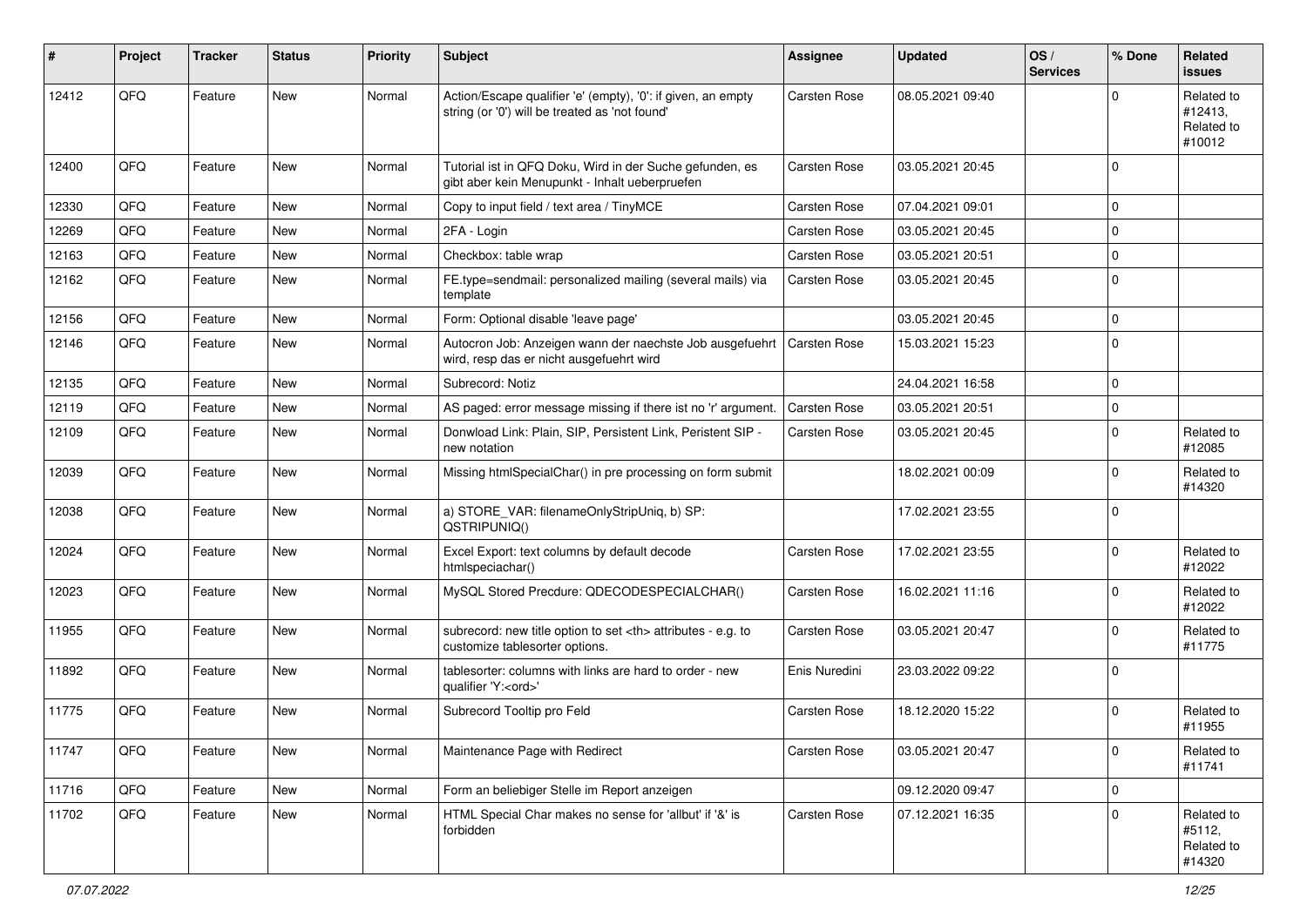| ∦     | Project | <b>Tracker</b> | <b>Status</b> | <b>Priority</b> | Subject                                                                                                                               | <b>Assignee</b>     | <b>Updated</b>   | OS/<br><b>Services</b> | % Done      | <b>Related</b><br><b>issues</b> |
|-------|---------|----------------|---------------|-----------------|---------------------------------------------------------------------------------------------------------------------------------------|---------------------|------------------|------------------------|-------------|---------------------------------|
| 11535 | QFQ     | Feature        | <b>New</b>    | Normal          | Ability to create SQL columns in frontend QFQ forms                                                                                   |                     | 17.11.2020 12:11 |                        | $\mathbf 0$ |                                 |
| 11534 | QFQ     | Feature        | <b>New</b>    | Normal          | Report: Action on selected rows - Table batchprocessing<br>feature                                                                    |                     | 18.11.2020 08:15 |                        | $\Omega$    |                                 |
| 11523 | QFQ     | Feature        | New           | Normal          | Mit dynamic Update erkennen, ob Upload gemacht wurde                                                                                  | <b>Carsten Rose</b> | 13.11.2020 15:07 |                        | $\Omega$    | Related to<br>#9533             |
| 11516 | QFQ     | Feature        | <b>New</b>    | Normal          | Multi Page Form (Previous/Next Buttons)                                                                                               | <b>Carsten Rose</b> | 16.03.2021 17:52 |                        | $\Omega$    |                                 |
| 11504 | QFQ     | Feature        | New           | Normal          | Dynamic Update: Button text update for 'Save',' Close' &<br>'Delete'                                                                  | Carsten Rose        | 12.11.2020 23:44 |                        | $\mathbf 0$ |                                 |
| 11460 | QFQ     | Feature        | <b>New</b>    | Normal          | Easier creation of changelog: gitchangelog                                                                                            | <b>Carsten Rose</b> | 12.06.2021 10:20 |                        | $\mathbf 0$ | Related to<br>#13467            |
| 11080 | QFQ     | Feature        | <b>New</b>    | Normal          | Send MQTT messages                                                                                                                    | <b>Carsten Rose</b> | 29.08.2020 19:49 |                        | $\Omega$    |                                 |
| 10996 | QFQ     | Feature        | <b>New</b>    | Normal          | Download video via sip: no seek                                                                                                       | Carsten Rose        | 12.08.2020 14:18 |                        | $\mathbf 0$ |                                 |
| 10979 | QFQ     | Feature        | <b>New</b>    | Normal          | Ajax Calls an API - dataReport                                                                                                        | Carsten Rose        | 11.05.2022 12:15 |                        | $\Omega$    |                                 |
| 10976 | QFQ     | Feature        | <b>New</b>    | Normal          | Excel Export Verbesserungen                                                                                                           | Carsten Rose        | 06.08.2020 10:56 |                        | $\mathbf 0$ |                                 |
| 10874 | QFQ     | Feature        | New           | Normal          | Erstellen eines Foreign Keys in der Tabelle "FormElement"                                                                             |                     | 13.07.2020 10:11 |                        | $\Omega$    |                                 |
| 10819 | QFQ     | Feature        | <b>New</b>    | Normal          | Persistent SIP - second try                                                                                                           | Carsten Rose        | 29.06.2020 23:02 |                        | $\Omega$    | Related to<br>#6261             |
| 10763 | QFQ     | Feature        | <b>New</b>    | Normal          | form accessed and submitted despite logout?                                                                                           |                     | 16.06.2020 11:43 |                        | $\mathbf 0$ |                                 |
| 10714 | QFQ     | Feature        | <b>New</b>    | Normal          | multi Table Form                                                                                                                      | <b>Carsten Rose</b> | 16.03.2021 18:44 |                        | $\mathbf 0$ |                                 |
| 10593 | QFQ     | Feature        | <b>New</b>    | Normal          | label2: text behind input element                                                                                                     | <b>Carsten Rose</b> | 16.05.2020 10:57 |                        | $\mathbf 0$ |                                 |
| 10463 | QFQ     | Feature        | New           | Normal          | Report _link: expliztes setzen von HTML Tags (Bedarf fuer<br>'data-selenium' & 'id')                                                  | Enis Nuredini       | 23.03.2022 09:23 |                        | $\Omega$    | Related to<br>#7648             |
| 10384 | QFQ     | Feature        | <b>New</b>    | Normal          | Parameter Exchange QFQ Instances                                                                                                      |                     | 07.05.2020 09:38 |                        | $\mathbf 0$ |                                 |
| 10345 | QFQ     | Feature        | New           | Normal          | Templates - Patterns QFQ Style                                                                                                        |                     | 03.05.2021 21:01 |                        | $\Omega$    | Related to<br>#10713            |
| 10119 | QFQ     | Feature        | <b>New</b>    | Normal          | Dropdown (selectlist) & Type Ahead: format and catagorize<br>list                                                                     | Carsten Rose        | 07.05.2020 09:36 |                        | $\Omega$    |                                 |
| 10115 | QFQ     | Feature        | <b>New</b>    | Normal          | TypeAhead: static list                                                                                                                | <b>Carsten Rose</b> | 26.02.2020 16:42 |                        | 100         |                                 |
| 10080 | QFQ     | Feature        | <b>New</b>    | Normal          | Popup on 'save' / 'close': configure dialog (answer<br>yes/no/cancle/)                                                                | Carsten Rose        | 28.03.2021 20:52 |                        | $\Omega$    | Is duplicate<br>of #12262       |
| 10014 | QFQ     | Feature        | New           | Normal          | Manual.rst: describe behaviour and process order of<br>fillStoreVar, slaveId, sqlBefore,                                              | Carsten Rose        | 01.02.2020 22:31 |                        | 0           |                                 |
| 9983  | QFQ     | Feature        | New           | Normal          | Report Notation: new keyword 'range'                                                                                                  | Carsten Rose        | 01.02.2020 15:55 |                        | $\mathbf 0$ |                                 |
| 9927  | QFQ     | Feature        | New           | Normal          | QFQ Update: a) Update nur machen wenn BE User<br>eingeloggt ist., b) Bei Fehler genaue Meldung welcher<br>Updateschritt Probleme hat. | Carsten Rose        | 22.01.2020 12:59 |                        | $\mathbf 0$ |                                 |
| 9853  | QFG     | Feature        | New           | Normal          | Check das SQL / QFQ / Mail Logfile geschrieben wird                                                                                   |                     | 09.01.2020 11:15 |                        | $\mathsf 0$ |                                 |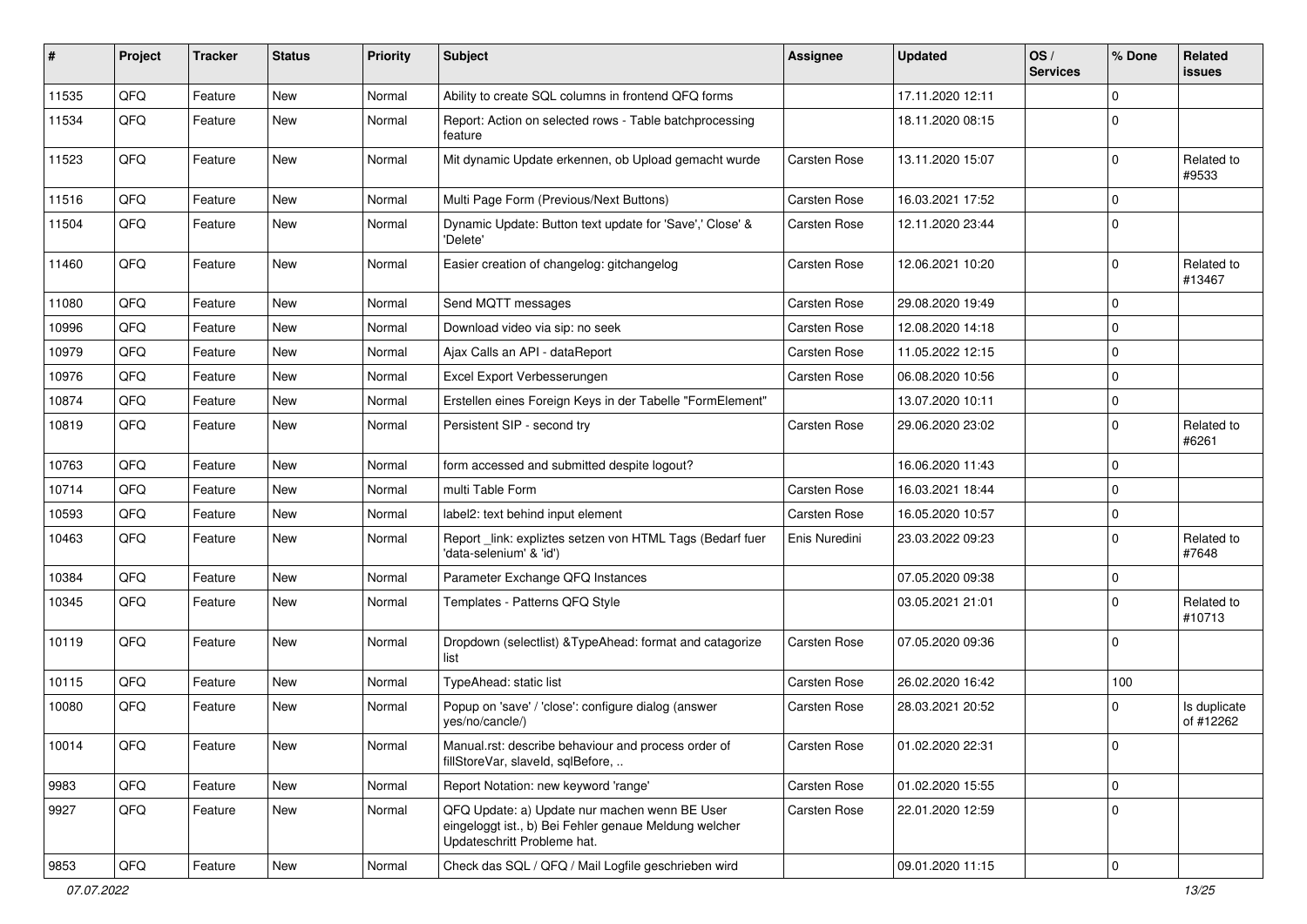| $\sharp$ | Project | <b>Tracker</b> | <b>Status</b> | <b>Priority</b> | <b>Subject</b>                                                                                         | <b>Assignee</b> | <b>Updated</b>   | OS/<br><b>Services</b> | % Done      | <b>Related</b><br><b>issues</b>                                      |
|----------|---------|----------------|---------------|-----------------|--------------------------------------------------------------------------------------------------------|-----------------|------------------|------------------------|-------------|----------------------------------------------------------------------|
| 9811     | QFQ     | Feature        | New           | Normal          | Report: tag every n'th row                                                                             | Carsten Rose    | 01.02.2020 23:22 |                        | 0           |                                                                      |
| 9781     | QFQ     | Feature        | New           | Normal          | Button: CSS class to make buttons smaller                                                              | Carsten Rose    | 01.02.2020 23:22 |                        | 0           |                                                                      |
| 9777     | QFQ     | Feature        | New           | Normal          | Logging QFQ Variables                                                                                  | Carsten Rose    | 16.12.2019 17:17 |                        | $\mathbf 0$ |                                                                      |
| 9707     | QFQ     | Feature        | New           | Normal          | SIP security: encode pageId and check pageId on decode                                                 | Carsten Rose    | 01.02.2020 23:22 |                        | 0           |                                                                      |
| 9706     | QFQ     | Feature        | New           | Normal          | Multi File Upload (hidden template group)                                                              | Carsten Rose    | 01.02.2020 23:22 |                        | 0           | Related to<br>#7521,<br>Related to<br>#5562,<br>Related to<br>#13330 |
| 9602     | QFQ     | Feature        | <b>New</b>    | Normal          | Form definition as JSON                                                                                | Carsten Rose    | 01.02.2020 23:21 |                        | 0           | Related to<br>#9600                                                  |
| 9537     | QFQ     | Feature        | New           | Normal          | FormEditor: Edit fieldset in FrontEnd                                                                  | Carsten Rose    | 01.02.2020 23:22 |                        | 0           |                                                                      |
| 9352     | QFQ     | Feature        | New           | Normal          | FE 'Native' fire slaveld, sqlAfter, sqlIns                                                             | Carsten Rose    | 01.02.2020 23:22 |                        | $\mathbf 0$ |                                                                      |
| 9348     | QFQ     | Feature        | New           | Normal          | defaultThumbnailSize: pre render thumbnails                                                            | Carsten Rose    | 12.06.2021 09:05 |                        | 0           |                                                                      |
| 9221     | QFQ     | Feature        | New           | Normal          | typeAhead: Zeichenlimite ausschalten                                                                   | Carsten Rose    | 29.06.2022 22:36 |                        | 0           |                                                                      |
| 9208     | QFQ     | Feature        | New           | Normal          | Manage 'recent' records                                                                                | Carsten Rose    | 01.02.2020 23:22 |                        | $\mathbf 0$ |                                                                      |
| 9136     | QFQ     | Feature        | New           | Normal          | Create ZIP files with dynamic PDFs                                                                     | Carsten Rose    | 06.07.2022 13:21 |                        | 0           |                                                                      |
| 9129     | QFQ     | Feature        | New           | Normal          | sqlValidate: Message as notification, not as error                                                     | Carsten Rose    | 01.02.2020 23:22 |                        | 0           | Related to<br>#9128                                                  |
| 9128     | QFQ     | Feature        | New           | Normal          | Error Message: not replaced variables- a) replace back to<br>'{{', b) underline                        | Carsten Rose    | 01.02.2020 23:22 |                        | $\mathbf 0$ | Related to<br>#9129                                                  |
| 8975     | QFQ     | Feature        | New           | Normal          | Report Notation: 2.0                                                                                   | Carsten Rose    | 01.02.2020 23:22 |                        | $\mathbf 0$ | Related to<br>#8963                                                  |
| 8806     | QFQ     | Feature        | New           | Normal          | SQL Function nl2br                                                                                     | Carsten Rose    | 01.02.2020 23:22 |                        | $\mathbf 0$ |                                                                      |
| 8719     | QFQ     | Feature        | New           | Normal          | extraButtonLock: add support for 0/1                                                                   | Carsten Rose    | 01.02.2020 23:22 |                        | $\mathbf 0$ |                                                                      |
| 8702     | QFQ     | Feature        | New           | Normal          | Load Record which is locked: missing user info                                                         | Carsten Rose    | 11.12.2019 16:16 |                        | 0           | Related to<br>#9789                                                  |
| 8336     | QFQ     | Feature        | New           | Normal          | Form > modified > Close New: a) Optional disable popup, b)<br>custom text, c) mode on save: close stay | Carsten Rose    | 01.02.2020 23:22 |                        | 0           | Related to<br>#8335                                                  |
| 8217     | QFQ     | Feature        | New           | Normal          | if-elseif-else construct                                                                               | Carsten Rose    | 16.03.2021 18:41 |                        | 0           | Related to<br>#10716                                                 |
| 8187     | QFQ     | Feature        | New           | Normal          | Subrecord: enable/hide new button - make new/edit/delete<br>customizeable.                             | Carsten Rose    | 06.03.2021 18:44 |                        | 0           | Related to<br>#11326                                                 |
| 8089     | QFQ     | Feature        | New           | Normal          | Copy/Paste for FormElements                                                                            | Carsten Rose    | 01.02.2020 23:22 |                        | 0           |                                                                      |
| 7924     | QFQ     | Feature        | New           | Normal          | Radio/Checkbox with Tooltip                                                                            | Carsten Rose    | 01.02.2020 23:22 |                        | $\mathbf 0$ |                                                                      |
| 7920     | QFQ     | Feature        | New           | Normal          | FE: Syntax Highlight, Zeinlenumbruch                                                                   | Carsten Rose    | 01.02.2020 10:03 |                        | 0           |                                                                      |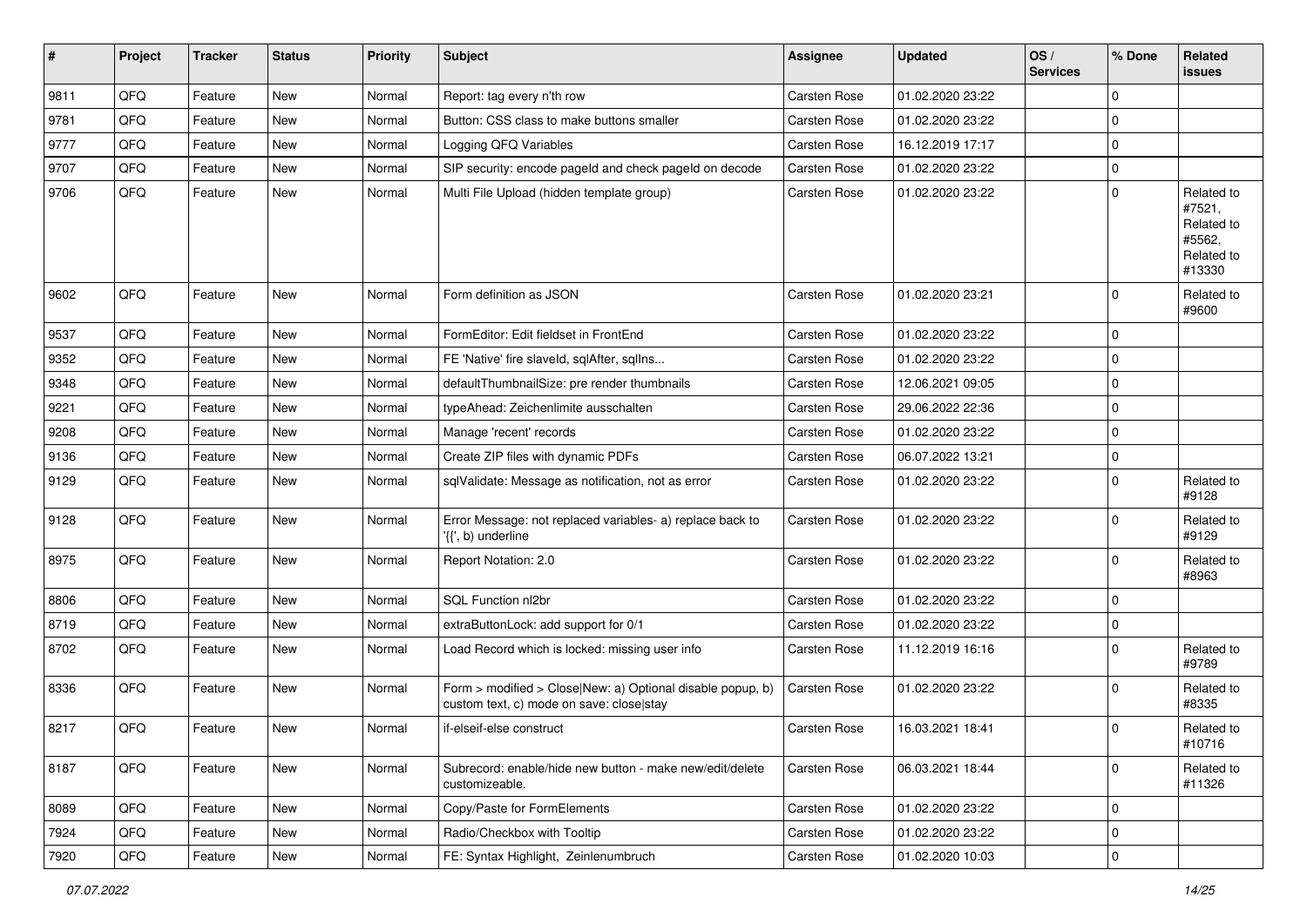| #    | Project | <b>Tracker</b> | <b>Status</b> | <b>Priority</b> | <b>Subject</b>                                                                                                             | <b>Assignee</b>     | <b>Updated</b>   | OS/<br><b>Services</b> | % Done      | <b>Related</b><br><b>issues</b>             |
|------|---------|----------------|---------------|-----------------|----------------------------------------------------------------------------------------------------------------------------|---------------------|------------------|------------------------|-------------|---------------------------------------------|
| 7812 | QFQ     | Feature        | <b>New</b>    | Normal          | FE 'Subrecord' - new option 'subrecordShowFilter',<br>'subrecordPaging'                                                    | Carsten Rose        | 01.02.2020 23:22 |                        | $\Omega$    |                                             |
| 7683 | QFQ     | Feature        | <b>New</b>    | Normal          | Special column names in '{{ SELECT  AS _link }}' should<br>be detected                                                     | <b>Carsten Rose</b> | 01.02.2020 23:21 |                        | $\mathbf 0$ |                                             |
| 7681 | QFQ     | Feature        | <b>New</b>    | Normal          | Optional switch off 'check for modified record'                                                                            | Carsten Rose        | 01.02.2020 23:21 |                        | $\Omega$    |                                             |
| 7660 | QFQ     | Feature        | <b>New</b>    | Normal          | IMAP: import mails to DB, move / delete mails                                                                              | Carsten Rose        | 01.02.2020 09:52 |                        | $\Omega$    |                                             |
| 7521 | QFQ     | Feature        | New           | Normal          | TemplateGroup: fe.type=upload                                                                                              | <b>Carsten Rose</b> | 01.02.2020 23:21 |                        | $\mathbf 0$ | Related to<br>#9706                         |
| 7520 | QFQ     | Feature        | <b>New</b>    | Normal          | QR Code:  AS _qr ( AS _link)                                                                                               | Carsten Rose        | 01.02.2020 23:22 |                        | $\Omega$    |                                             |
| 7519 | QFQ     | Feature        | <b>New</b>    | Normal          | Select: Multi                                                                                                              | Carsten Rose        | 01.02.2020 23:22 |                        | $\mathbf 0$ |                                             |
| 7481 | QFQ     | Feature        | <b>New</b>    | Normal          | Detect 'BaseUrl' automatically                                                                                             | Carsten Rose        | 01.02.2020 23:21 |                        | $\Omega$    |                                             |
| 7480 | QFQ     | Feature        | <b>New</b>    | Normal          | Record History (Undo / Redo)                                                                                               | <b>Carsten Rose</b> | 11.12.2019 16:16 |                        | $\Omega$    | Related to<br>#2361                         |
| 7342 | QFQ     | Feature        | <b>New</b>    | Normal          | add content = hide_this                                                                                                    | Carsten Rose        | 01.02.2020 23:21 |                        | $\Omega$    |                                             |
| 7280 | QFQ     | Feature        | New           | Normal          | recently used table                                                                                                        | <b>Carsten Rose</b> | 01.02.2020 23:21 |                        | $\Omega$    |                                             |
| 7239 | QFQ     | Feature        | <b>New</b>    | Normal          | TinyMCE: html tag whitelist                                                                                                | Carsten Rose        | 01.02.2020 23:21 |                        | $\Omega$    | Related to<br>#14320                        |
| 7175 | QFQ     | Feature        | <b>New</b>    | Normal          | Upload: md5 hash as filename                                                                                               | Carsten Rose        | 01.02.2020 23:21 |                        | $\Omega$    |                                             |
| 7119 | QFQ     | Feature        | <b>New</b>    | Normal          | Upload: scaleDownWidth, scaleDownHeight                                                                                    | Carsten Rose        | 01.02.2020 23:21 |                        | $\mathbf 0$ |                                             |
| 7109 | QFQ     | Feature        | <b>New</b>    | Normal          | Dynamic Updates: row/element hide                                                                                          | <b>Carsten Rose</b> | 01.02.2020 23:22 |                        | $\Omega$    | Has duplicate<br>#4081                      |
| 7102 | QFQ     | Feature        | <b>New</b>    | Normal          | Comment sign in report: '#' and '--'                                                                                       | Carsten Rose        | 01.02.2020 23:21 |                        | $\Omega$    |                                             |
| 7099 | QFQ     | Feature        | New           | Normal          | Redesign FormEditor                                                                                                        | <b>Carsten Rose</b> | 01.02.2020 23:21 |                        | $\Omega$    |                                             |
| 6855 | QFQ     | Feature        | New           | Normal          | With {{feUser:U}}!={{feUser:T}}: Save / Delete: only possible<br>with {{feUserSave:U}}='yes' and '{{feUserDelete:U}}='yes' | Carsten Rose        | 01.02.2020 23:21 |                        | $\Omega$    |                                             |
| 6765 | QFQ     | Feature        | New           | Normal          | Moeglichkeit via QFQ eigene Logs zu schreiben                                                                              | Carsten Rose        | 01.02.2020 23:21 |                        | $\mathbf 0$ |                                             |
| 6723 | QFQ     | Feature        | <b>New</b>    | Normal          | Report QFQ Installation and Version                                                                                        | Carsten Rose        | 12.06.2021 09:07 |                        | $\Omega$    |                                             |
| 6609 | QFQ     | Feature        | <b>New</b>    | Normal          | Formlet: JSON API erweitern                                                                                                | <b>Carsten Rose</b> | 01.02.2020 23:21 |                        | 50          |                                             |
| 6602 | QFQ     | Feature        | New           | Normal          | Formlet: in Report auf Mausklick ein mini-form oeffnen                                                                     | Carsten Rose        | 11.12.2019 16:16 |                        | $\Omega$    |                                             |
| 6594 | QFG     | Feature        | New           | Normal          | Excel: on download, check if there is a valid sip                                                                          | Carsten Rose        | 01.02.2020 23:21 |                        | $\pmb{0}$   |                                             |
| 6437 | QFQ     | Feature        | New           | Normal          | Neuer Mode Button bei FormElementen                                                                                        | <b>Carsten Rose</b> | 01.02.2020 23:21 |                        | $\Omega$    | Related to<br>#9668,<br>Blocked by<br>#9678 |
| 6292 | QFQ     | Feature        | New           | Normal          | Download: File speichern mit Hash aber original Filename in<br>der Datenbank vermerken fuer Downloads                      | <b>Carsten Rose</b> | 01.02.2020 23:21 |                        | $\Omega$    |                                             |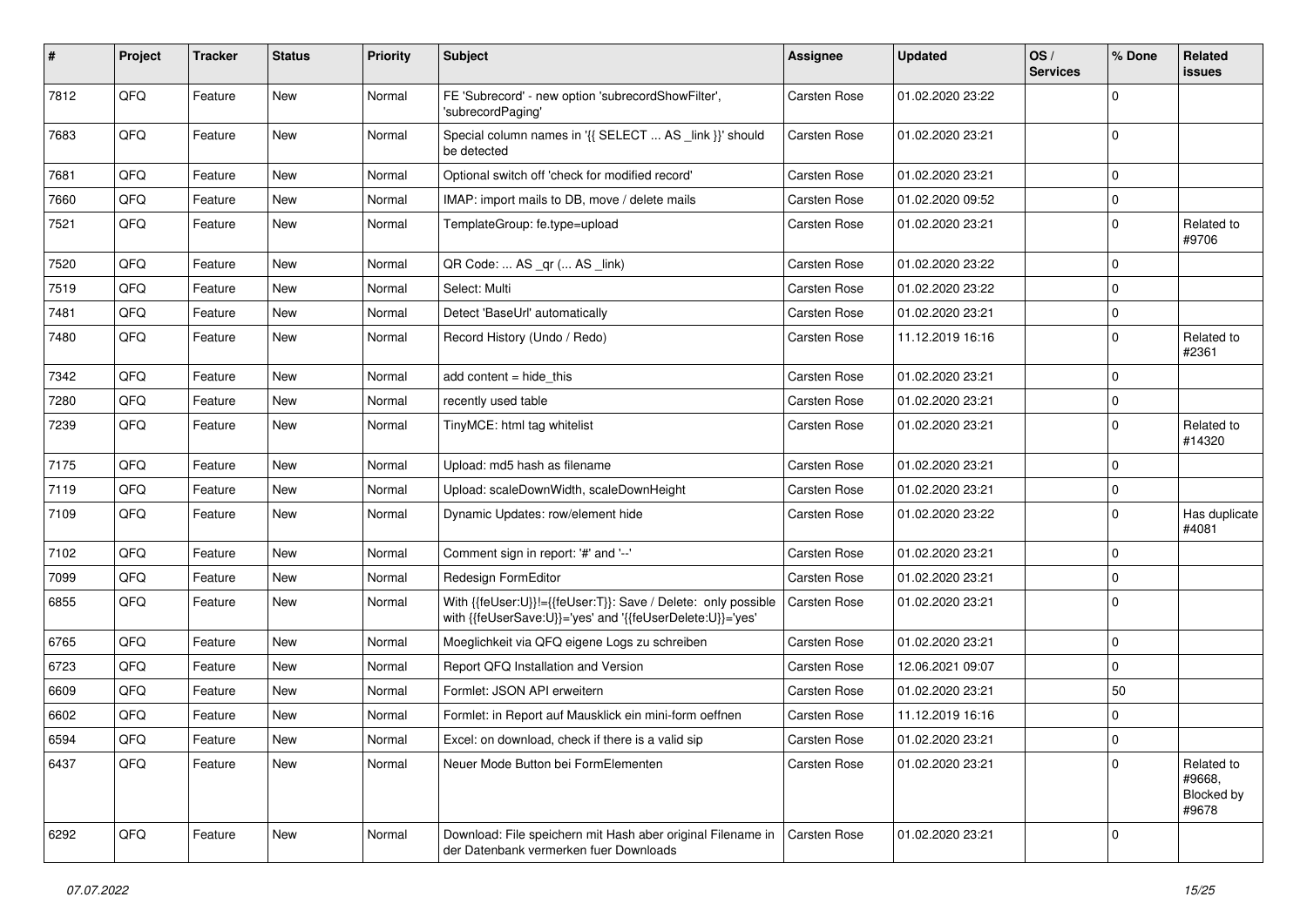| ∦     | Project | <b>Tracker</b> | <b>Status</b> | <b>Priority</b> | <b>Subject</b>                                                                                         | <b>Assignee</b> | Updated          | OS/<br><b>Services</b> | % Done      | <b>Related</b><br><b>issues</b>                 |
|-------|---------|----------------|---------------|-----------------|--------------------------------------------------------------------------------------------------------|-----------------|------------------|------------------------|-------------|-------------------------------------------------|
| 6289  | QFQ     | Feature        | <b>New</b>    | Normal          | Form: Log                                                                                              | Carsten Rose    | 01.02.2020 23:21 |                        | $\Omega$    |                                                 |
| 6261  | QFQ     | Feature        | New           | Normal          | Persistent SIP                                                                                         | Carsten Rose    | 12.06.2021 09:07 |                        | $\Omega$    | Related to<br>#10819                            |
| 5782  | QFQ     | Feature        | New           | Normal          | NextCloud API                                                                                          | Carsten Rose    | 01.02.2020 10:02 |                        | $\Omega$    |                                                 |
| 5345  | QFQ     | Feature        | New           | Normal          | Report: UPDATE / INSERT / DELETE statements should<br>trigger subqueries, depending on the result.     | Carsten Rose    | 27.05.2020 16:11 |                        | $\Omega$    |                                                 |
| 5131  | QFQ     | Feature        | <b>New</b>    | Normal          | Activate Spin Gear ('wait/busy' indicator) via LINK attribute                                          | Carsten Rose    | 01.02.2020 23:21 |                        | $\Omega$    |                                                 |
| 4413  | QFQ     | Feature        | New           | Normal          | fieldset: show/hidden, modeSql, dynamicUpdate                                                          | Carsten Rose    | 09.02.2022 15:19 |                        | $\Omega$    |                                                 |
| 4250  | QFQ     | Feature        | <b>New</b>    | Normal          | AutoCron in QFQ via PHP                                                                                | Carsten Rose    | 01.02.2020 23:21 |                        | $\Omega$    | Related to<br>#3292,<br>Related to<br>#3291     |
| 4082  | QFQ     | Feature        | <b>New</b>    | Normal          | Dynamic Update: modeSql - useful default                                                               | Carsten Rose    | 01.02.2020 23:22 |                        | $\Omega$    |                                                 |
| 4050  | QFQ     | Feature        | New           | Normal          | sql.log: 1) FormElement ID which causes a specific action,<br>2) Result in the same row.               | Carsten Rose    | 15.04.2020 11:35 |                        | $\Omega$    | Related to<br>#5458                             |
| 4023  | QFQ     | Feature        | New           | Normal          | prepared statements - FE action: salveld, sqllnsert,<br>sqlUpdate, sqlDelete, sqlBefore, sqlAfter      | Carsten Rose    | 11.12.2019 16:15 |                        | $\Omega$    |                                                 |
| 4018  | QFQ     | Feature        | <b>New</b>    | Normal          | typeahead: long query parameter / answer triggers 'Attack<br>detected' and purges current SIP storage. | Carsten Rose    | 29.06.2022 22:46 |                        | $\Omega$    | Related to<br>#9077                             |
| 3864  | QFQ     | Feature        | <b>New</b>    | Normal          | Encrypt / decrypt field                                                                                | Enis Nuredini   | 30.06.2022 16:29 |                        | $\Omega$    |                                                 |
| 3504  | QFQ     | Feature        | <b>New</b>    | Normal          | Logging: welche Action FEs werden wann wie ausgefuehrt                                                 | Carsten Rose    | 01.02.2020 23:21 |                        | $\Omega$    | Related to<br>#5458,<br>Related to<br>#4092     |
| 3432  | QFQ     | Feature        | <b>New</b>    | Normal          | subrecord: dynamicUpdate                                                                               | Carsten Rose    | 11.06.2020 21:10 |                        | $\Omega$    | Related to<br>#5691                             |
| 2361  | QFQ     | Feature        | New           | Normal          | Logging wer/wann/wo welches Formular aufgerufen hat                                                    | Carsten Rose    | 11.12.2019 16:15 |                        | $\Omega$    | Related to<br>#4432,<br>Related to<br>#7480     |
| 8204  | QFQ     | Feature        | Priorize      | High            | Position 'required mark'                                                                               | Carsten Rose    | 16.06.2021 13:44 |                        | $\Omega$    |                                                 |
| 8082  | QFQ     | Feature        | Priorize      | High            | Contact form without saving record                                                                     | Carsten Rose    | 07.12.2021 15:20 |                        | $\Omega$    | Related to<br>#8587,<br><b>Blocks</b><br>#11850 |
| 14371 | QFQ     | Feature        | Priorize      | Normal          | LDAP via REPORT                                                                                        | Carsten Rose    | 19.06.2022 16:37 |                        | $\mathbf 0$ |                                                 |
| 14290 | QFQ     | Feature        | Priorize      | Normal          | FormEditor: Show Table Definition                                                                      | Carsten Rose    | 19.06.2022 16:37 |                        | $\Omega$    |                                                 |
| 13900 | QFQ     | Feature        | Priorize      | Normal          | Selenium: Check das Cookie/PDF funktioniert                                                            | Enis Nuredini   | 25.03.2022 12:45 |                        | 0           |                                                 |
| 12504 | QFQ     | Feature        | Priorize      | Normal          | sql.log: report fe.id                                                                                  | Carsten Rose    | 05.05.2021 22:09 |                        | $\mathbf 0$ |                                                 |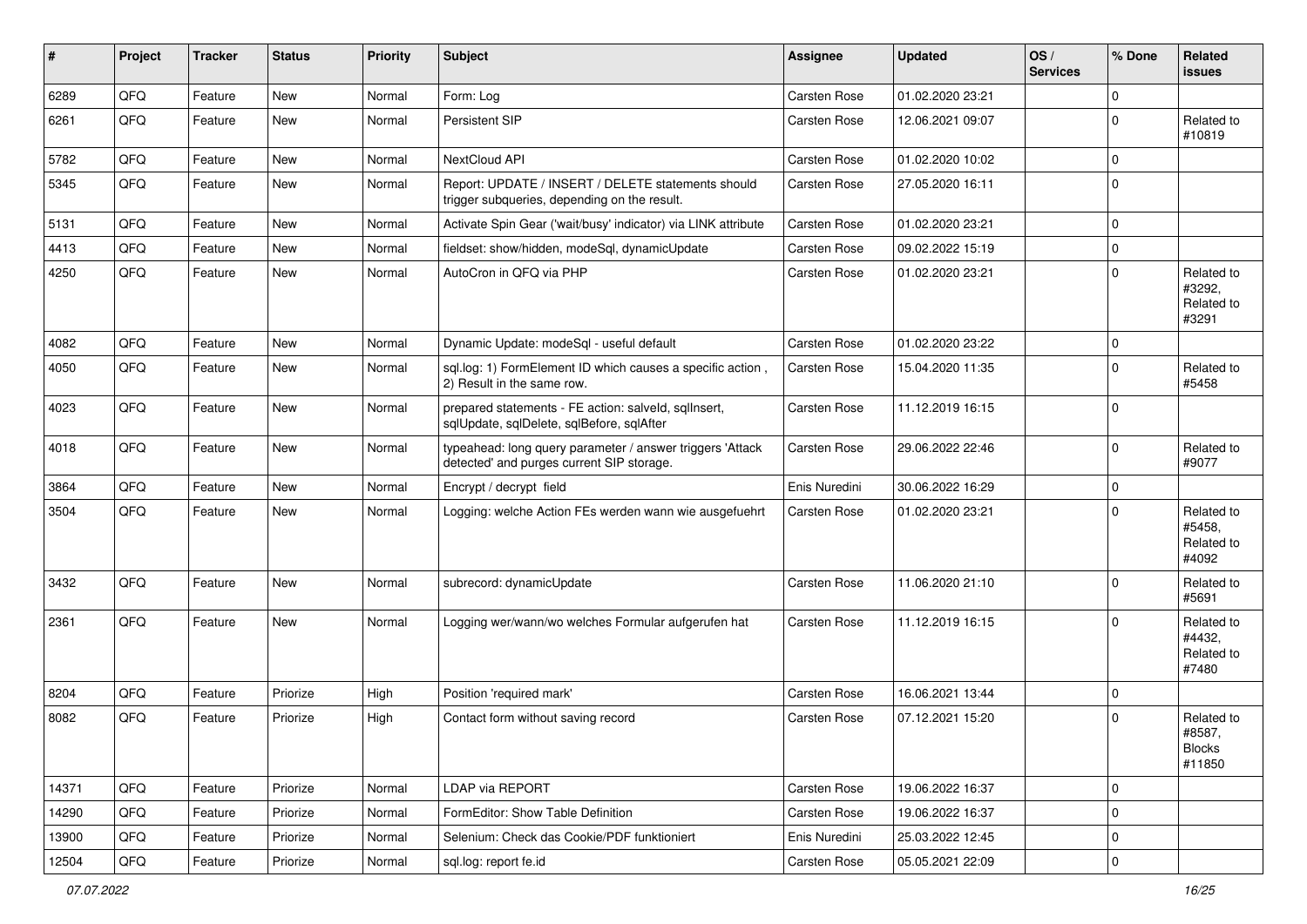| #     | Project | <b>Tracker</b> | <b>Status</b> | <b>Priority</b> | <b>Subject</b>                                                                                    | <b>Assignee</b> | <b>Updated</b>   | OS/<br><b>Services</b> | % Done      | Related<br>issues                                                      |
|-------|---------|----------------|---------------|-----------------|---------------------------------------------------------------------------------------------------|-----------------|------------------|------------------------|-------------|------------------------------------------------------------------------|
| 12503 | QFQ     | Feature        | Priorize      | Normal          | Detect dangerous UPDATE statement with missing WHERE                                              | Carsten Rose    | 05.05.2021 22:09 |                        | $\mathbf 0$ |                                                                        |
| 12452 | QFQ     | Feature        | Priorize      | Normal          | BaseURL: alsways with '/' at the end                                                              | Carsten Rose    | 19.06.2022 13:45 |                        | $\mathbf 0$ | Related to<br>#10782                                                   |
| 11320 | QFQ     | Feature        | Priorize      | Normal          | Typo3 Version 10 support                                                                          | Carsten Rose    | 05.05.2021 22:09 |                        | 0           |                                                                        |
| 10569 | QFQ     | Feature        | Priorize      | Normal          | link blank more safe                                                                              | Enis Nuredini   | 25.03.2022 12:44 |                        | $\mathbf 0$ |                                                                        |
| 10015 | QFQ     | Feature        | Priorize      | Normal          | Monospace in Textarea                                                                             | Carsten Rose    | 03.02.2020 13:40 |                        | $\pmb{0}$   |                                                                        |
| 10012 | QFQ     | Feature        | Priorize      | Normal          | redirectAllMailTo: {{beEmail:T}}                                                                  | Carsten Rose    | 08.05.2021 09:54 |                        | $\mathbf 0$ | Related to<br>#12412,<br>Related to<br>#12413,<br>Related to<br>#10011 |
| 10011 | QFQ     | Feature        | Priorize      | Normal          | Offer new STORE_TYPO3 Variable 'beUser', 'beEmail'                                                | Carsten Rose    | 08.05.2021 09:51 |                        | $\mathbf 0$ | Related to<br>#10012,<br>Related to<br>#12511                          |
| 10005 | QFQ     | Feature        | Priorize      | Normal          | Report / special column name:  AS _calendar                                                       | Carsten Rose    | 03.06.2020 17:28 |                        | $\mathbf 0$ |                                                                        |
| 10003 | QFQ     | Feature        | Priorize      | Normal          | fieldset: stronger visualize group                                                                | Benjamin Baer   | 12.02.2020 08:13 |                        | $\mathbf 0$ |                                                                        |
| 9968  | QFQ     | Feature        | Priorize      | Normal          | Tooltip in Links for Developer                                                                    | Carsten Rose    | 01.02.2020 23:17 |                        | $\pmb{0}$   |                                                                        |
| 9928  | QFQ     | Feature        | Priorize      | Normal          | SpecialColumnName: a) Deprecated: ' AS "_+tag " ', b)<br>New: ' AS "_ <tag1><tag2>"</tag2></tag1> | Carsten Rose    | 01.02.2020 23:17 |                        | $\mathbf 0$ | Related to<br>#9929                                                    |
| 9900  | QFQ     | Feature        | Priorize      | Normal          | Generic API Call: tt-content record >> JSON                                                       | Carsten Rose    | 01.02.2020 10:13 |                        | 0           |                                                                        |
| 9668  | QFQ     | Feature        | Priorize      | Normal          | Form.mode: rename 'hidden' to 'hide'                                                              | Carsten Rose    | 05.05.2021 22:14 |                        | $\mathbf 0$ | Related to<br>#6437                                                    |
| 9394  | QFQ     | Feature        | Priorize      | Normal          | REST: allow for non numerical ids in get requests                                                 | Carsten Rose    | 05.05.2021 22:10 |                        | $\mathbf 0$ |                                                                        |
| 9346  | QFQ     | Feature        | Priorize      | Normal          | beforeSave: check if an upload is given                                                           | Carsten Rose    | 11.06.2021 21:18 |                        | 0           |                                                                        |
| 9135  | QFQ     | Feature        | Priorize      | Normal          | Progress Bar generic / replace old hourglass download<br>popup                                    | Benjamin Baer   | 03.01.2022 07:43 |                        | $\mathbf 0$ |                                                                        |
| 8963  | QFQ     | Feature        | Priorize      | Normal          | Setting values in a store: flexible way                                                           | Carsten Rose    | 05.05.2021 22:10 |                        | $\mathbf 0$ | Related to<br>#8975                                                    |
| 8585  | QFQ     | Feature        | Priorize      | Normal          | Enhance Error message for 'unknown form'                                                          | Carsten Rose    | 01.02.2020 10:13 |                        | $\mathbf 0$ |                                                                        |
| 8584  | QFQ     | Feature        | Priorize      | Normal          | FE 'Action' - never assign to Container (except Template<br>Group)                                | Carsten Rose    | 01.02.2020 10:13 |                        | $\mathbf 0$ |                                                                        |
| 8277  | QFO     | Feature        | Priorize      | Normal          | fe.parameter.default=                                                                             | Carsten Rose    | 01.02.2020 23:17 |                        | $\pmb{0}$   | Related to<br>#8113                                                    |
| 8044  | QFQ     | Feature        | Priorize      | Normal          | Transaction: a) Form, b) Report                                                                   | Carsten Rose    | 05.05.2021 22:14 |                        | $\mathbf 0$ | Related to<br>#8043                                                    |
| 8034  | QFG     | Feature        | Priorize      | Normal          | FormElement 'data': 22.22.2222 should not be accepted                                             | Carsten Rose    | 01.02.2020 10:13 |                        | $\pmb{0}$   |                                                                        |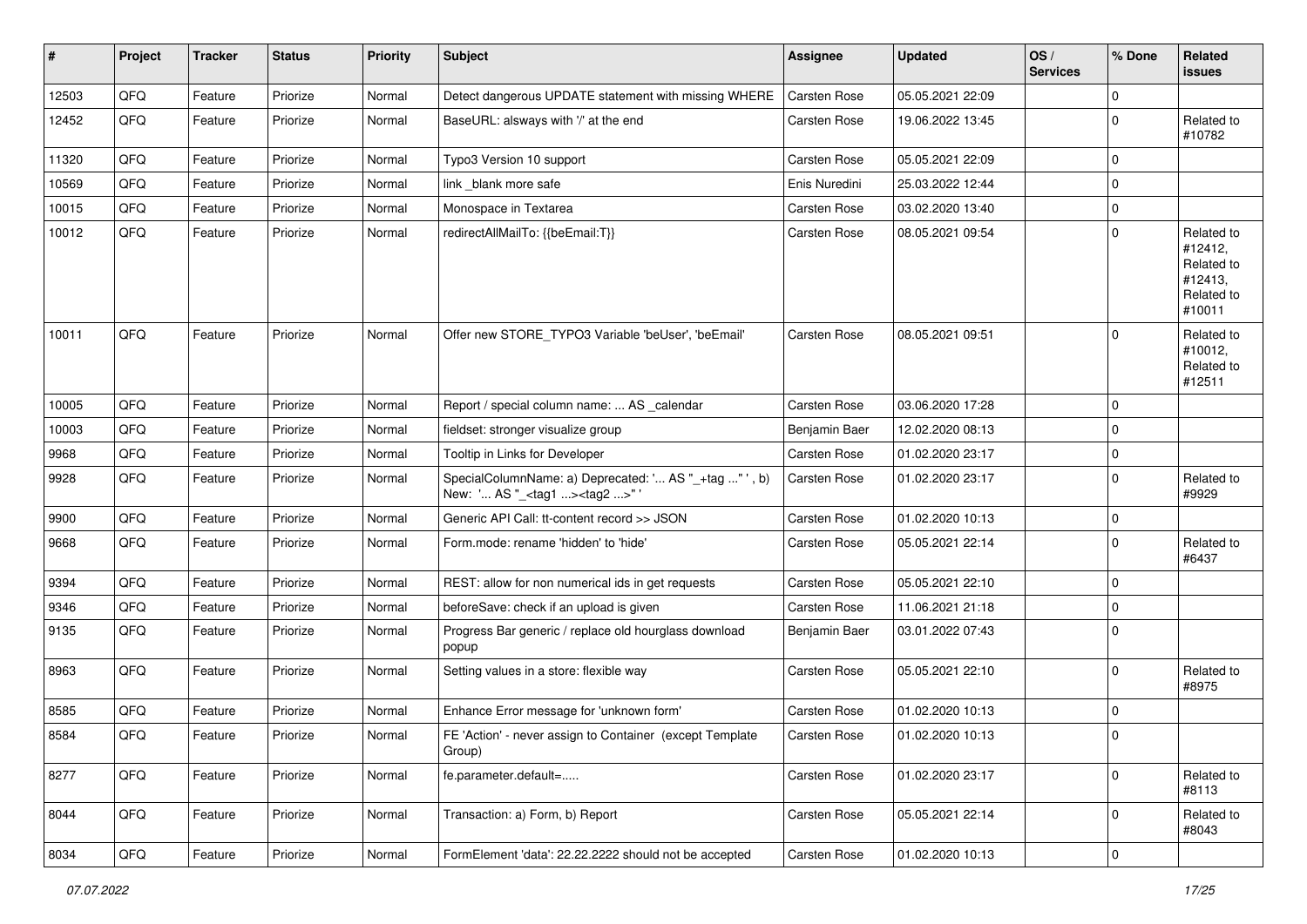| $\vert$ # | Project | <b>Tracker</b> | <b>Status</b> | <b>Priority</b> | <b>Subject</b>                                                            | <b>Assignee</b>     | <b>Updated</b>   | OS/<br><b>Services</b> | % Done      | Related<br>issues                                                           |
|-----------|---------|----------------|---------------|-----------------|---------------------------------------------------------------------------|---------------------|------------------|------------------------|-------------|-----------------------------------------------------------------------------|
| 7965      | QFQ     | Feature        | Priorize      | Normal          | Input type 'text' with visual format - currency                           | Benjamin Baer       | 03.01.2022 07:45 |                        | $\mathbf 0$ |                                                                             |
| 7730      | QFQ     | Feature        | Priorize      | Normal          | SELECT Box: title in between                                              | Benjamin Baer       | 01.02.2020 23:22 |                        | $\Omega$    |                                                                             |
| 7630      | QFQ     | Feature        | Priorize      | Normal          | detailed error message for simple upload                                  | <b>Carsten Rose</b> | 01.02.2020 10:13 |                        | $\mathbf 0$ |                                                                             |
| 7522      | QFQ     | Feature        | Priorize      | Normal          | Inserting default index.html to folder (Avoid Apache Indexing)            | <b>Carsten Rose</b> | 01.02.2020 10:13 |                        | $\mathbf 0$ |                                                                             |
| 7290      | QFQ     | Feature        | Priorize      | Normal          | FormEditor: title as textarea if LEN(title)>60                            | Carsten Rose        | 01.02.2020 10:13 |                        | $\mathbf 0$ | Blocked by<br>#7682                                                         |
| 7217      | QFQ     | Feature        | Priorize      | Normal          | Download: notice User if `_sip=?` is missing                              | Carsten Rose        | 01.02.2020 10:13 |                        | $\Omega$    |                                                                             |
| 6998      | QFQ     | Feature        | Priorize      | Normal          | Form: with debug=on show column information as tooltip of<br>column label | <b>Carsten Rose</b> | 01.02.2020 10:13 |                        | $\Omega$    |                                                                             |
| 6870      | QFQ     | Feature        | Priorize      | Normal          | Click on '_link' triggers an API call                                     | Benjamin Baer       | 03.01.2022 08:25 |                        | $\mathbf 0$ |                                                                             |
| 6801      | QFQ     | Feature        | Priorize      | Normal          | Fabric: Maximize / FullIscreen                                            | Benjamin Baer       | 21.03.2022 09:56 |                        | $\mathbf 0$ |                                                                             |
| 6224      | QFQ     | Feature        | Priorize      | Normal          | Dynamic update: fade in/out fields                                        | Benjamin Baer       | 21.03.2022 09:50 |                        | $\Omega$    |                                                                             |
| 5942      | QFQ     | Feature        | Priorize      | Normal          | 'L' and 'type': append to links, generate via '_link' by using 'u:'       | <b>Carsten Rose</b> | 01.02.2020 10:13 |                        | $\Omega$    |                                                                             |
| 5562      | QFQ     | Feature        | Priorize      | Normal          | Drag'n'Drop fuer Uploads                                                  | Benjamin Baer       | 21.03.2022 09:52 |                        | $\mathbf 0$ | Related to<br>#9706                                                         |
| 5366      | QFQ     | Feature        | Priorize      | Normal          | Saving with keyboard shortcuts                                            | Benjamin Baer       | 21.03.2022 09:47 |                        | $\mathbf 0$ |                                                                             |
| 3867      | QFQ     | Feature        | Priorize      | Normal          | Readonly Formular: Template Groups add/delete<br>ausbeldnen               | <b>Carsten Rose</b> | 05.05.2021 22:12 |                        | $\Omega$    |                                                                             |
| 7602      | QFQ     | Feature        | ToDo          | High            | Multi Select: with checkboxes                                             | Benjamin Baer       | 22.03.2022 09:07 |                        | $\mathbf 0$ |                                                                             |
| 12262     | QFQ     | Feature        | ToDo          | Normal          | Form buttons on top: more customable                                      | Enis Nuredini       | 17.06.2022 10:44 |                        | $\Omega$    | Related to<br>#13945, Has<br>duplicate<br>#4046, Has<br>duplicate<br>#10080 |
| 9517      | QFQ     | Feature        | In Progress   | High            | Input multiple tags with typeahead                                        | <b>Carsten Rose</b> | 03.05.2021 21:14 |                        | 40          | Related to<br>#10150                                                        |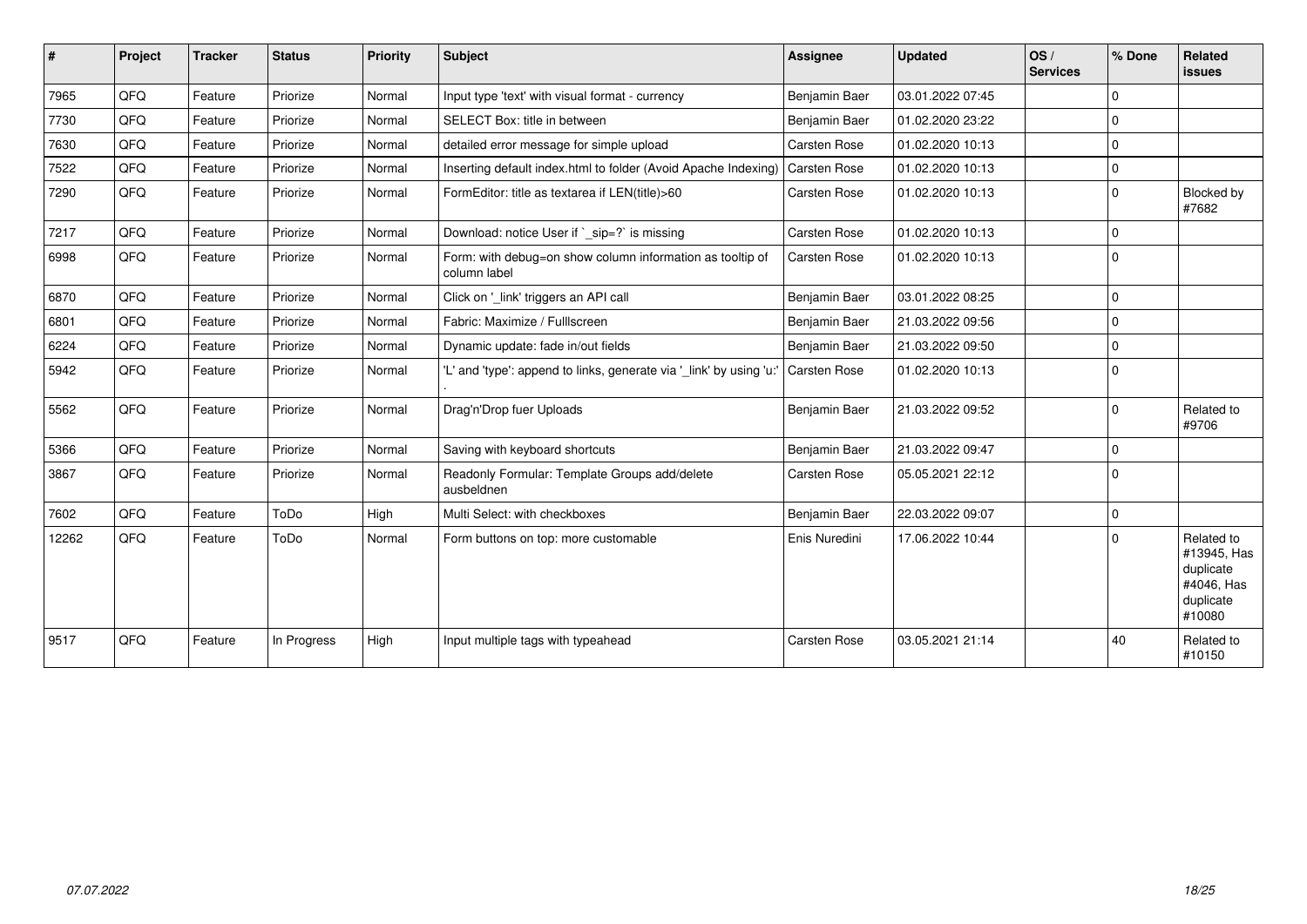| $\sharp$ | Project | <b>Tracker</b> | <b>Status</b>              | <b>Priority</b> | <b>Subject</b>                                                                       | <b>Assignee</b> | Updated          | OS/<br><b>Services</b> | % Done      | Related<br>issues                                                                                                                                                     |
|----------|---------|----------------|----------------------------|-----------------|--------------------------------------------------------------------------------------|-----------------|------------------|------------------------|-------------|-----------------------------------------------------------------------------------------------------------------------------------------------------------------------|
| 14320    | QFQ     | Feature        | In Progress                | Normal          | Allow specific HTML Tags and Attributes: general, TinyMCE                            | Enis Nuredini   | 04.07.2022 14:09 |                        | $\Omega$    | Related to<br>#12664,<br>Related to<br>#12039,<br>Related to<br>#11702,<br>Related to<br>#7239,<br>Related to<br>#3708,<br>Related to<br>#3646,<br>Related to<br>#880 |
| 13330    | QFQ     | Feature        | In Progress                | Normal          | Multi Form: Upload                                                                   | Carsten Rose    | 07.11.2021 12:40 |                        | 50          | Related to<br>#9706                                                                                                                                                   |
| 12440    | QFQ     | Feature        | In Progress                | Normal          | Typo3 V10 upgrade (durchfuehren und testen)                                          | Carsten Rose    | 21.03.2022 09:53 |                        | 50          | Related to<br>#12357,<br>Related to<br>#12067,<br>Related to<br>#10661                                                                                                |
| 12439    | QFQ     | Feature        | In Progress                | Normal          | TinyMCE Paste from Word & Character Count/Limit                                      | Carsten Rose    | 05.05.2021 22:15 |                        | $\mathbf 0$ |                                                                                                                                                                       |
| 11980    | QFQ     | Feature        | In Progress                | Normal          | protected verzeichnis MUSS geschützt werden                                          | Carsten Rose    | 07.09.2021 13:30 |                        | $\mathbf 0$ |                                                                                                                                                                       |
| 11076    | QFQ     | Feature        | In Progress                | Normal          | SELECT  AS _websocket                                                                | Carsten Rose    | 30.08.2020 17:49 |                        | 0           | Related to<br>#13354                                                                                                                                                  |
| 10793    | QFQ     | Feature        | In Progress                | Normal          | <b>Update NPM Packages</b>                                                           | Carsten Rose    | 07.09.2021 13:25 |                        | $30\,$      |                                                                                                                                                                       |
| 10443    | QFQ     | Feature        | In Progress                | Normal          | Konzept_api / _live                                                                  | Carsten Rose    | 07.05.2020 09:39 |                        | 0           |                                                                                                                                                                       |
| 6250     | QFQ     | Feature        | In Progress                | Normal          | Enhance layout: a) Subrecord, b) Subrecord-Title                                     | Carsten Rose    | 01.02.2020 23:22 |                        | $\mathbf 0$ | Related to<br>#5391                                                                                                                                                   |
| 5695     | QFQ     | Feature        | In Progress                | Normal          | Multiform                                                                            | Carsten Rose    | 02.01.2021 18:38 |                        | 0           |                                                                                                                                                                       |
| 4194     | QFQ     | Feature        | In Progress                | Normal          | Bootstrap 4 ist jetzt offiziel                                                       |                 | 03.05.2021 20:47 |                        | $\mathbf 0$ | Related to<br>#10114                                                                                                                                                  |
| 13566    | QFQ     | Feature        | Ready to sync<br>(develop) | Normal          | Delete config-example.qfq.php file                                                   | Carsten Rose    | 23.12.2021 09:25 |                        | $\mathbf 0$ |                                                                                                                                                                       |
| 9548     | QFQ     | Feature        | Feedback                   | High            | FormElement: Pattern mismatch - optional report only on<br>focus lost                | Benjamin Baer   | 03.05.2021 21:14 |                        | 0           |                                                                                                                                                                       |
| 9052     | QFQ     | Feature        | Feedback                   | High            | Report: CodeMirror with SQL Syntax Highlight in FE                                   | Enis Nuredini   | 08.06.2022 10:25 |                        | 0           |                                                                                                                                                                       |
| 13572    | QFQ     | Feature        | Feedback                   | Normal          | Form Load: misleading error message on trying to load non<br>existent primary record | Enis Nuredini   | 16.05.2022 23:16 |                        | 100         |                                                                                                                                                                       |
| 12584    | QFQ     | Feature        | Feedback                   | Normal          | T3 v10 migration script: replace alias-patterns (v11)                                | Carsten Rose    | 28.05.2022 11:12 |                        | 100         |                                                                                                                                                                       |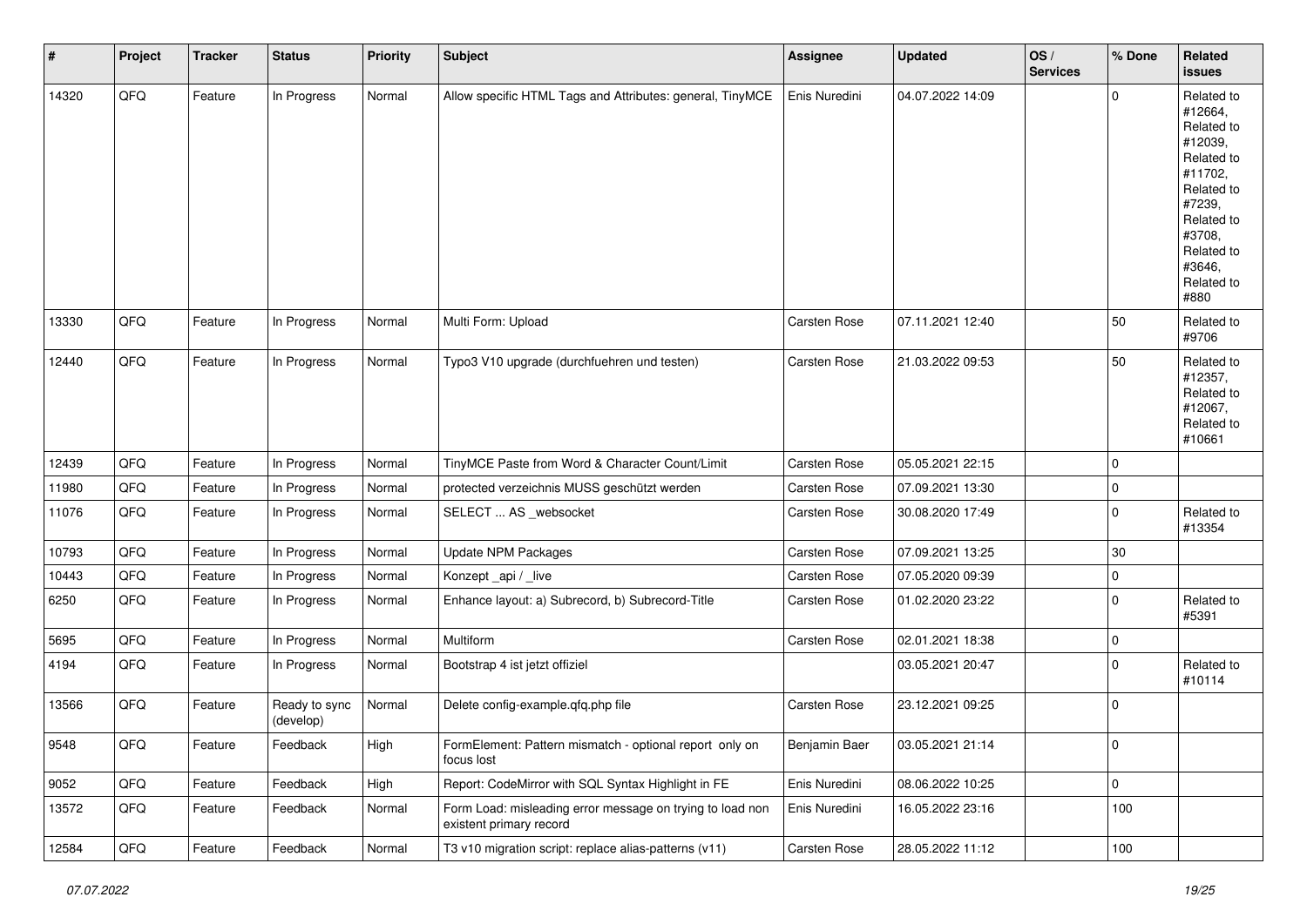| #     | Project | <b>Tracker</b> | <b>Status</b>     | <b>Priority</b> | <b>Subject</b>                                                                               | Assignee            | <b>Updated</b>   | OS/<br><b>Services</b> | % Done      | <b>Related</b><br><b>issues</b>                                       |
|-------|---------|----------------|-------------------|-----------------|----------------------------------------------------------------------------------------------|---------------------|------------------|------------------------|-------------|-----------------------------------------------------------------------|
| 10782 | QFQ     | Feature        | Feedback          | Normal          | Tiny MCE: Image Upload                                                                       | Enis Nuredini       | 16.05.2022 23:16 |                        | $\Omega$    | Related to<br>#12452                                                  |
| 10124 | QFQ     | Feature        | Feedback          | Normal          | qfq AAI-Login                                                                                | Karin Niffeler      | 07.05.2020 09:36 |                        | $\mathbf 0$ |                                                                       |
| 5894  | QFQ     | Feature        | Feedback          | Normal          | Typeahead in Report: show/hide rows dynamically                                              | Carsten Rose        | 18.02.2022 08:50 |                        | $\Omega$    | Related to<br>#5893,<br>Related to<br>#5885                           |
| 880   | QFQ     | Feature        | Some day<br>maybe | Urgent          | Security: PHP, SQL Injection, XSS                                                            |                     | 03.05.2021 21:14 |                        | $\mathbf 0$ | Related to<br>#14320                                                  |
| 4258  | QFQ     | Feature        | Some day<br>maybe | High            | System Defaults: Forms                                                                       | Carsten Rose        | 03.05.2021 21:14 |                        | $\mathbf 0$ |                                                                       |
| 3990  | QFQ     | Feature        | Some day<br>maybe | High            | custom class definition: add space automatically                                             | <b>Carsten Rose</b> | 03.05.2021 21:14 |                        | $\mathbf 0$ |                                                                       |
| 3967  | QFQ     | Feature        | Some day<br>maybe | High            | Report: Checkbox, Radio, Dropdown, Input welches ohne<br>Submit funktioniert - 'Inline-Form' | Carsten Rose        | 03.05.2021 21:14 |                        | $\mathbf 0$ |                                                                       |
| 3848  | QFQ     | Feature        | Some day<br>maybe | High            | Antivirus check fuer Upload files in qfq?                                                    | Carsten Rose        | 03.05.2021 21:14 |                        | $\mathbf 0$ | Related to<br>#4131                                                   |
| 13608 | QFQ     | Feature        | Some day<br>maybe | Normal          | Automatic Browser Language Redirect                                                          | Enis Nuredini       | 17.06.2022 08:35 |                        | $\mathbf 0$ |                                                                       |
| 12611 | QFQ     | Feature        | Some day<br>maybe | Normal          | Refactoring: Bootstrap with Lazy Loading                                                     | <b>Carsten Rose</b> | 08.06.2022 10:37 |                        | $\mathbf 0$ | Related to<br>#12490,<br>Related to<br>#10013,<br>Related to<br>#7732 |
| 12337 | QFQ     | Feature        | Some day<br>maybe | Normal          | Database.php: better caching                                                                 | <b>Carsten Rose</b> | 16.09.2021 15:10 |                        | $\Omega$    |                                                                       |
| 12315 | QFQ     | Feature        | Some day<br>maybe | Normal          | Form History (Diffs) / Backups                                                               | <b>Carsten Rose</b> | 16.09.2021 15:10 |                        | $\Omega$    |                                                                       |
| 11323 | QFQ     | Feature        | Some day<br>maybe | Normal          | Report Frontend Editor Modal + Codemirror                                                    | Carsten Rose        | 16.09.2021 15:10 |                        | $\mathbf 0$ | Related to<br>#11036                                                  |
| 11322 | QFQ     | Feature        | Some day<br>maybe | Normal          | Form Element JSON - (multiline parameter field)                                              | Carsten Rose        | 16.09.2021 15:10 |                        | $\mathbf 0$ |                                                                       |
| 11217 | QFQ     | Feature        | Some day<br>maybe | Normal          | <b>Extend Script Functionality</b>                                                           | Carsten Rose        | 16.09.2021 15:10 |                        | $\mathbf 0$ |                                                                       |
| 11036 | QFQ     | Feature        | Some day<br>maybe | Normal          | inline report editor permissions                                                             | Carsten Rose        | 16.09.2021 15:09 |                        | $\mathbf 0$ | Related to<br>#11323                                                  |
| 10745 | QFG     | Feature        | Some day<br>maybe | Normal          | Tablesorter Excel Export                                                                     | Carsten Rose        | 16.09.2021 15:09 |                        | $\mathbf 0$ |                                                                       |
| 10738 | QFQ     | Feature        | Some day<br>maybe | Normal          | CORS headers for external API requests                                                       |                     | 10.06.2020 14:00 |                        | $\mathbf 0$ |                                                                       |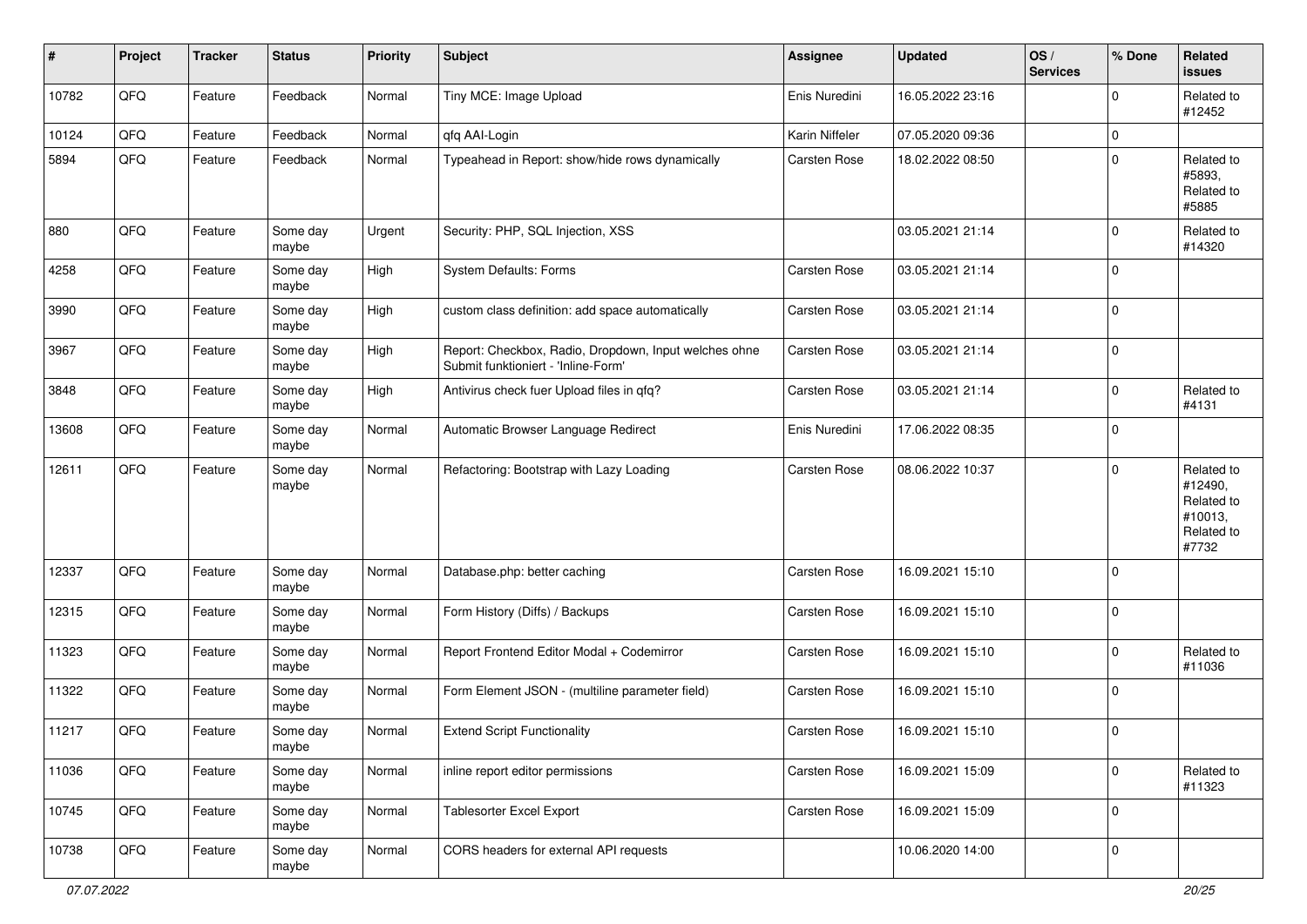| #     | Project        | <b>Tracker</b> | <b>Status</b>     | <b>Priority</b> | <b>Subject</b>                                     | <b>Assignee</b> | <b>Updated</b>   | OS/<br><b>Services</b> | % Done         | <b>Related</b><br>issues                                               |
|-------|----------------|----------------|-------------------|-----------------|----------------------------------------------------|-----------------|------------------|------------------------|----------------|------------------------------------------------------------------------|
| 10716 | QFQ            | Feature        | Some day<br>maybe | Normal          | Business Logic mit Externen Skripten               | Carsten Rose    | 16.09.2021 15:10 |                        | $\Omega$       | Related to<br>#10713,<br>Related to<br>#8217                           |
| 10116 | QFQ            | Feature        | Some day<br>maybe | Normal          | TypeAhead: Tag - show inside 'input' element       | Carsten Rose    | 16.09.2021 15:09 |                        | $\mathbf 0$    |                                                                        |
| 10095 | QFQ            | Feature        | Some day<br>maybe | Normal          | Generic Gitlab Integration into QFQ                | Carsten Rose    | 16.09.2021 15:10 |                        | $\mathbf 0$    |                                                                        |
| 10013 | QFQ            | Feature        | Some day<br>maybe | Normal          | FE.typ=editor: CodeMirror                          | Carsten Rose    | 08.06.2022 10:37 |                        | $\mathbf 0$    | Related to<br>#12611,<br>Related to<br>#12490,<br>Related to<br>#7732  |
| 9704  | QFQ            | Feature        | Some day<br>maybe | Normal          | Thumbnails Generieren beim Splitten von PDF Files  | Carsten Rose    | 11.12.2019 16:01 |                        | $\mathbf 0$    |                                                                        |
| 9579  | QFQ            | Feature        | Some day<br>maybe | Normal          | Multiform with Process Row                         | Carsten Rose    | 11.12.2019 16:01 |                        | $\mathbf 0$    |                                                                        |
| 9130  | QFQ            | Feature        | Some day<br>maybe | Normal          | tablesorter: Automatic Row numbering / Zeilenummer | Benjamin Baer   | 01.02.2020 23:22 |                        | 0              |                                                                        |
| 8894  | QFQ            | Feature        | Some day<br>maybe | Normal          | Documentation Tags Usable in QFQ Application       | Carsten Rose    | 11.12.2019 16:01 |                        | $\mathbf 0$    |                                                                        |
| 8892  | QFQ            | Feature        | Some day<br>maybe | Normal          | Display and Edit SQL Comments in Form Editor       | Carsten Rose    | 11.12.2019 16:01 |                        | $\mathbf 0$    |                                                                        |
| 8586  | QFQ            | Feature        | Some day<br>maybe | Normal          | QFQ: Enhance Error message for 'record not found'  | Carsten Rose    | 16.09.2021 15:10 |                        | $\mathbf 0$    |                                                                        |
| 8522  | QFQ            | Feature        | Some day<br>maybe | Normal          | build QFQ - npm warnings                           | Benjamin Baer   | 01.02.2020 23:19 |                        | 50             |                                                                        |
| 8520  | QFQ            | Feature        | Some day<br>maybe | Normal          | Bring QFQ to Composer                              | Carsten Rose    | 16.09.2021 15:10 |                        | $\mathbf 0$    |                                                                        |
| 8101  | QFQ            | Feature        | Some day<br>maybe | Normal          | Password hash: support further hashing methods     | Carsten Rose    | 16.09.2021 15:10 |                        | $\mathbf 0$    |                                                                        |
| 8056  | QFQ            | Feature        | Some day<br>maybe | Normal          | Termin Organisation (Reservation)                  |                 | 01.02.2020 23:19 |                        | 0              | Related to<br>#8658                                                    |
| 7921  | $\mathsf{QFQ}$ | Feature        | Some day<br>maybe | Normal          | Rest API Export: URL kuerzer machen                |                 | 01.02.2020 23:19 |                        | $\overline{0}$ |                                                                        |
| 7732  | QFQ            | Feature        | Some day<br>maybe | Normal          | Javascript: Lazy Loading der add on libs           | Benjamin Baer   | 08.06.2022 10:38 |                        | $\mathbf 0$    | Related to<br>#12611,<br>Related to<br>#12490,<br>Related to<br>#10013 |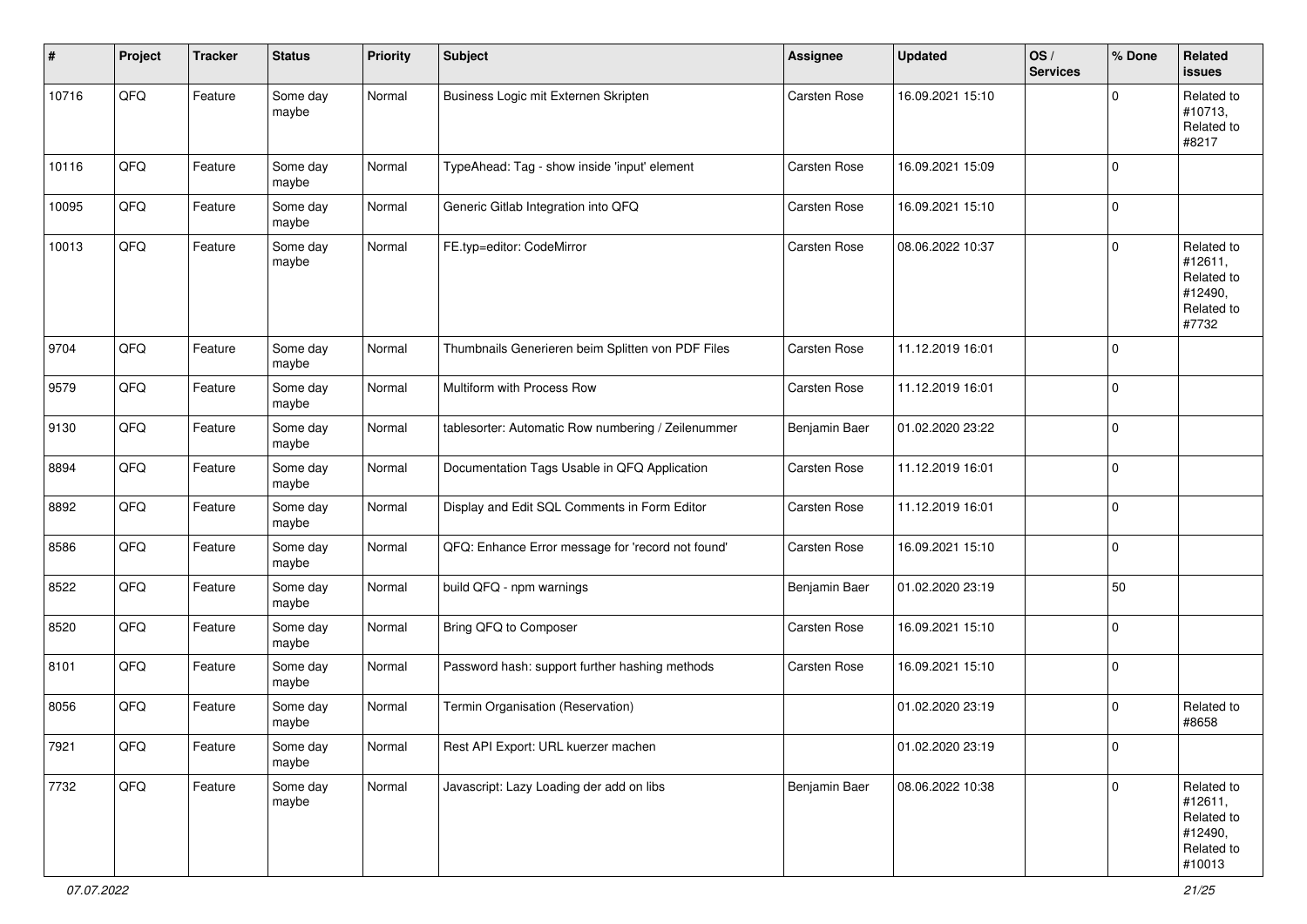| #    | Project | <b>Tracker</b> | <b>Status</b>     | <b>Priority</b> | <b>Subject</b>                                                                                 | Assignee            | <b>Updated</b>   | OS/<br><b>Services</b> | % Done       | <b>Related</b><br>issues |
|------|---------|----------------|-------------------|-----------------|------------------------------------------------------------------------------------------------|---------------------|------------------|------------------------|--------------|--------------------------|
| 7453 | QFQ     | Feature        | Some day<br>maybe | Normal          | import / export forms QFQ                                                                      | <b>Carsten Rose</b> | 16.09.2021 15:10 |                        | $\Omega$     |                          |
| 7452 | QFQ     | Feature        | Some day<br>maybe | Normal          | automate deployment new QFQ version                                                            | Carsten Rose        | 16.09.2021 15:10 |                        | $\mathbf 0$  |                          |
| 7336 | QFQ     | Feature        | Some day<br>maybe | Normal          | PDF Upload: disallow PDFs with specific Meta information                                       | Carsten Rose        | 11.12.2019 16:01 |                        | $\mathbf 0$  |                          |
| 7278 | QFQ     | Feature        | Some day<br>maybe | Normal          | Form: Wert vordefinieren der immer gesetzt wird                                                |                     | 02.05.2021 09:27 |                        | $\Omega$     |                          |
| 7229 | QFQ     | Feature        | Some day<br>maybe | Normal          | New FormElement.type: Button                                                                   |                     | 01.02.2021 12:32 |                        | $\mathbf 0$  |                          |
| 7108 | QFQ     | Feature        | Some day<br>maybe | Normal          | QFQ Wrap Elements                                                                              |                     | 11.12.2019 16:01 |                        | $\mathbf{0}$ |                          |
| 7107 | QFQ     | Feature        | Some day<br>maybe | Normal          | Showcase Registration Tool: Anmeldung / Administration :<br>Liste Anmeldungen / Emaileinaldung | Carsten Rose        | 11.12.2019 16:01 |                        | $\mathbf 0$  |                          |
| 7106 | QFQ     | Feature        | Some day<br>maybe | Normal          | Beispiel Nummerierung von Rows in Report                                                       |                     | 11.12.2019 16:01 |                        | $\Omega$     |                          |
| 7105 | QFQ     | Feature        | Some day<br>maybe | Normal          | Beispiel wie man in einer zweiten Tabelle speichert.                                           |                     | 11.12.2019 16:01 |                        | $\mathbf 0$  |                          |
| 7104 | QFQ     | Feature        | Some day<br>maybe | Normal          | Manual: hint about escaping if '\r' appears in mail body                                       |                     | 11.12.2019 16:01 |                        | $\mathbf 0$  |                          |
| 7100 | QFQ     | Feature        | Some day<br>maybe | Normal          | Download: log access, max downloads, time limit                                                |                     | 01.02.2020 23:19 |                        | $\mathbf 0$  |                          |
| 6992 | QFQ     | Feature        | Some day<br>maybe | Normal          | DB exception: Syntax Highlight                                                                 |                     | 11.12.2019 16:01 |                        | $\mathbf 0$  | Related to<br>#5450      |
| 6972 | QFQ     | Feature        | Some day<br>maybe | Normal          | Fabric Clipboard / cross browser tab                                                           | Benjamin Baer       | 01.02.2020 23:21 |                        | $\mathbf 0$  |                          |
| 6970 | QFQ     | Feature        | Some day<br>maybe | Normal          | tablesorter: default fuer 'sortReset' aendern von 'Ctrl' zu 'Alt'                              | Benjamin Baer       | 01.02.2020 23:21 |                        | $\pmb{0}$    |                          |
| 6715 | QFQ     | Feature        | Some day<br>maybe | Normal          | Code-Refactoring: dbArray vereinheitlichen                                                     | Carsten Rose        | 11.12.2019 16:02 |                        | $\Omega$     |                          |
| 6704 | QFQ     | Feature        | Some day<br>maybe | Normal          | Upload Mode: Bilder in Notizen rechts sollen aktuellen<br>Upload repräsentieren.               |                     | 01.02.2020 23:19 |                        | $\mathbf 0$  | Related to<br>#3264      |
| 6515 | QFQ     | Feature        | Some day<br>maybe | Normal          | Formular: Felder dynamisch ein/ausblenden                                                      |                     | 11.12.2019 16:02 |                        | $\mathbf{0}$ |                          |
| 6299 | QFQ     | Feature        | Some day<br>maybe | Normal          | Attack detection: log table with invalid SIP access                                            |                     | 11.12.2019 16:02 |                        | $\mathbf 0$  | Related to<br>#3947      |
| 6288 | QFQ     | Feature        | Some day<br>maybe | Normal          | Best Practice: Erklaeren wie man ein Formular ganz in<br>'weiss' erstellen kann                |                     | 11.12.2019 16:02 |                        | $\Omega$     |                          |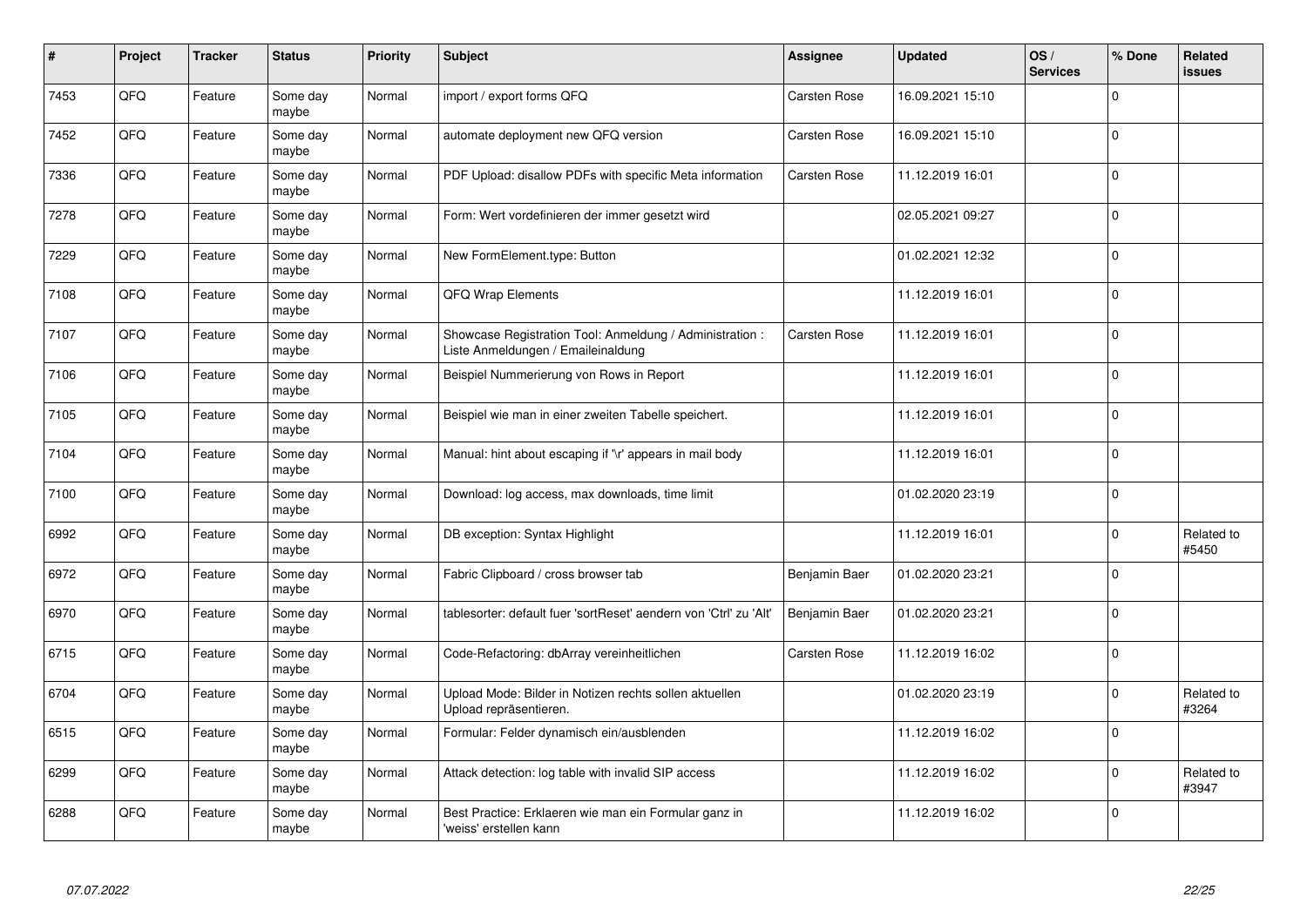| $\#$ | Project | <b>Tracker</b> | <b>Status</b>     | <b>Priority</b> | <b>Subject</b>                                                                    | <b>Assignee</b> | <b>Updated</b>   | OS/<br><b>Services</b> | % Done      | Related<br><b>issues</b>                    |
|------|---------|----------------|-------------------|-----------------|-----------------------------------------------------------------------------------|-----------------|------------------|------------------------|-------------|---------------------------------------------|
| 6084 | QFQ     | Feature        | Some day<br>maybe | Normal          | New escape type: 'D' - convert date                                               |                 | 01.02.2020 23:19 |                        | $\mathbf 0$ |                                             |
| 6083 | QFQ     | Feature        | Some day<br>maybe | Normal          | Dynamic Update: Value Check via SQL                                               |                 | 11.12.2019 16:02 |                        | $\mathbf 0$ |                                             |
| 5983 | QFQ     | Feature        | Some day<br>maybe | Normal          | Form Submit (save & update): normalize date/-time FE                              | Carsten Rose    | 01.02.2020 23:19 |                        | $\mathbf 0$ |                                             |
| 5923 | QFQ     | Feature        | Some day<br>maybe | Normal          | fillStoreSystemBySqlLate                                                          |                 | 01.02.2020 23:19 |                        | $\mathbf 0$ |                                             |
| 5895 | QFQ     | Feature        | Some day<br>maybe | Normal          | Tutorial: List of all QFQ Features                                                |                 | 01.02.2020 23:19 |                        | $\mathbf 0$ |                                             |
| 5893 | QFQ     | Feature        | Some day<br>maybe | Normal          | Edit on double-click                                                              |                 | 01.02.2020 23:19 |                        | $\mathbf 0$ | Related to<br>#5894                         |
| 5892 | QFQ     | Feature        | Some day<br>maybe | Normal          | QFQ should use T3 API to manipulate FE GROUP<br>membership                        |                 | 01.02.2020 23:20 |                        | $\mathbf 0$ |                                             |
| 5852 | QFQ     | Feature        | Some day<br>maybe | Normal          | Logging: mail.log / sql.log - im FE anzeigen und via AJAX<br>aktualisieren        | Carsten Rose    | 01.02.2020 23:19 |                        | $\mathbf 0$ | Related to<br>#5885                         |
| 5851 | QFQ     | Feature        | Some day<br>maybe | Normal          | Queue System implementieren: MQTT, RabbitMQ                                       |                 | 01.02.2020 23:20 |                        | $\mathbf 0$ | Related to<br>#5715                         |
| 5850 | QFQ     | Feature        | Some day<br>maybe | Normal          | Deployment: In QFQ Doc best practice fuer zeitgemaesses<br>Deployment beschreiben |                 | 01.02.2020 23:20 |                        | $\Omega$    |                                             |
| 5805 | QFQ     | Feature        | Some day<br>maybe | Normal          | TypeAHead SQL value instead of key stored                                         |                 | 01.02.2020 23:19 |                        | $\mathbf 0$ | Related to<br>#5444                         |
| 5783 | QFQ     | Feature        | Some day<br>maybe | Normal          | <b>BPMN View/Edit</b>                                                             |                 | 11.12.2019 16:02 |                        | $\Omega$    |                                             |
| 5665 | QFQ     | Feature        | Some day<br>maybe | Normal          | Versuch das '{{!' nicht mehr noetig ist.                                          | Carsten Rose    | 01.02.2020 23:20 |                        | $\mathbf 0$ | Related to<br>#7432,<br>Related to<br>#7434 |
| 5579 | QFQ     | Feature        | Some day<br>maybe | Normal          | Enhance Doc / Presentation: variable type 'link column type'                      | Carsten Rose    | 01.02.2020 23:19 |                        | $\Omega$    |                                             |
| 5548 | QFQ     | Feature        | Some day<br>maybe | Normal          | 801 Textfiles/Scriptfiles als Thumbnail                                           | Carsten Rose    | 07.03.2022 16:26 |                        | $\mathbf 0$ |                                             |
| 5480 | QFQ     | Feature        | Some day<br>maybe | Normal          | QFQ: Dokumentation mit Screenshots versehen                                       | Carsten Rose    | 01.02.2020 23:20 |                        | $\mathbf 0$ | Related to<br>#9879                         |
| 5455 | QFQ     | Feature        | Some day<br>maybe | Normal          | Mail Redirects grld abhaengig                                                     |                 | 01.02.2020 23:20 |                        | $\mathbf 0$ |                                             |
| 5452 | QFQ     | Feature        | Some day<br>maybe | Normal          | Thumbnails from PDF: bad quality                                                  |                 | 01.02.2020 23:20 |                        | $\mathbf 0$ |                                             |
| 5428 | QFQ     | Feature        | Some day<br>maybe | Normal          | secure thumbnail: late render on access.                                          | Carsten Rose    | 01.02.2020 23:20 |                        | $\pmb{0}$   |                                             |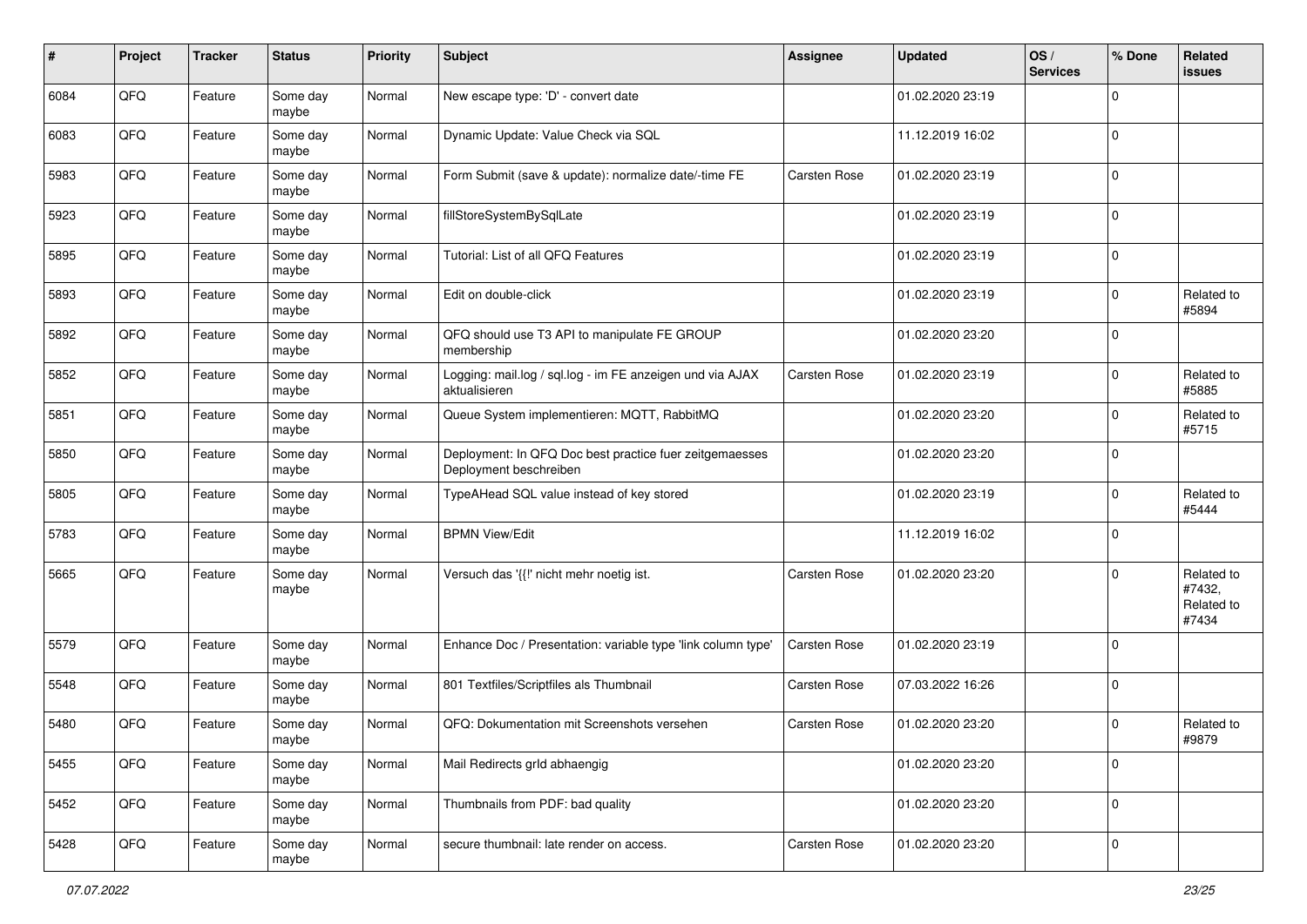| #    | Project | <b>Tracker</b> | <b>Status</b>     | <b>Priority</b> | <b>Subject</b>                                                                                                                                                | Assignee      | <b>Updated</b>   | OS/<br><b>Services</b> | % Done      | Related<br><b>issues</b> |
|------|---------|----------------|-------------------|-----------------|---------------------------------------------------------------------------------------------------------------------------------------------------------------|---------------|------------------|------------------------|-------------|--------------------------|
| 5389 | QFQ     | Feature        | Some day<br>maybe | Normal          | QFQ Design: Multline label / note                                                                                                                             | Benjamin Baer | 01.02.2020 23:19 |                        | $\Omega$    |                          |
| 5342 | QFQ     | Feature        | Some day<br>maybe | Normal          | link - with HTML Attributes                                                                                                                                   |               | 01.02.2020 23:20 |                        | $\mathbf 0$ | Related to<br>#14077     |
| 5160 | QFQ     | Feature        | Some day<br>maybe | Normal          | QFQ collaborative / together.js, ShareJS, y-js, collaborative,                                                                                                |               | 11.12.2019 16:02 |                        | $\mathbf 0$ |                          |
| 5132 | QFQ     | Feature        | Some day<br>maybe | Normal          | Error Message sendmail missing attachment: more details                                                                                                       | Carsten Rose  | 01.02.2020 23:19 |                        | $\Omega$    |                          |
| 5129 | QFQ     | Feature        | Some day<br>maybe | Normal          | Reports: SQL fuer x Achse und y Achse                                                                                                                         |               | 11.12.2019 16:02 |                        | $\mathbf 0$ |                          |
| 5024 | QFQ     | Feature        | Some day<br>maybe | Normal          | Fabric: Generate PDF with edits                                                                                                                               | Benjamin Baer | 01.02.2020 23:20 |                        | $\mathbf 0$ | Related to<br>#10704     |
| 4974 | QFQ     | Feature        | Some day<br>maybe | Normal          | Long polling - inform all listening clients of changes                                                                                                        |               | 11.12.2019 16:02 |                        | $\Omega$    |                          |
| 4956 | QFQ     | Feature        | Some day<br>maybe | Normal          | Sendmail: Benutzerdefinierte Headers                                                                                                                          | Carsten Rose  | 11.12.2019 16:02 |                        | $\mathbf 0$ |                          |
| 4872 | QFQ     | Feature        | Some day<br>maybe | Normal          | Fields of Typo3 page available in STORE_TYPO3                                                                                                                 | Carsten Rose  | 01.02.2020 23:19 |                        | $\Omega$    |                          |
| 4869 | QFQ     | Feature        | Some day<br>maybe | Normal          | Dynamic Update (show, hide, readonly?, required?) for<br><b>Template Group Elements</b>                                                                       | Carsten Rose  | 01.02.2020 23:19 |                        | $\mathbf 0$ | Related to<br>#4865      |
| 4839 | QFQ     | Feature        | Some day<br>maybe | Normal          | qfq-handle in <head> Abschnitt</head>                                                                                                                         | Carsten Rose  | 11.12.2019 16:02 |                        | $\mathbf 0$ |                          |
| 4816 | QFQ     | Feature        | Some day<br>maybe | Normal          | Templates for QFQ Reports (Tables, Radios, )                                                                                                                  |               | 01.02.2020 23:20 |                        | $\Omega$    |                          |
| 4757 | QFQ     | Feature        | Some day<br>maybe | Normal          | Test subrecord: download links ok? Links ok?                                                                                                                  | Carsten Rose  | 01.02.2020 23:20 |                        | $\mathbf 0$ |                          |
| 4719 | QFQ     | Feature        | Some day<br>maybe | Normal          | Custom Message in Client in case of 'Browser tab close,<br>modification will be lost'                                                                         |               | 01.02.2020 23:20 |                        | $\Omega$    |                          |
| 4652 | QFQ     | Feature        | Some day<br>maybe | Normal          | UZH CD: Weiterleitung auf benutzerdefinierte 403/404 Seite                                                                                                    | Carsten Rose  | 01.02.2020 23:20 |                        | $\mathbf 0$ |                          |
| 4650 | QFQ     | Feature        | Some day<br>maybe | Normal          | Convert html to doc/rtf                                                                                                                                       | Carsten Rose  | 01.02.2020 23:20 |                        | $\mathbf 0$ | Related to<br>#10704     |
| 4640 | QFQ     | Feature        | Some day<br>maybe | Normal          | Rename System Forms                                                                                                                                           |               | 01.02.2020 23:20 |                        | $\mathbf 0$ |                          |
| 4627 | QFQ     | Feature        | Some day<br>maybe | Normal          | dbupdate: all tables - check 'create', 'modified' if it is possible<br>to change to default 'CURRENT_TIMESTAMP' and modified<br>'ON UPDATE CURRENT_TIMESTAMP' |               | 01.02.2020 23:20 |                        | $\Omega$    |                          |
| 4626 | QFQ     | Feature        | Some day<br>maybe | Normal          | Mobile View: 'classBody=qfq-form-right' makes no sense                                                                                                        |               | 01.02.2020 23:20 |                        | $\mathbf 0$ |                          |